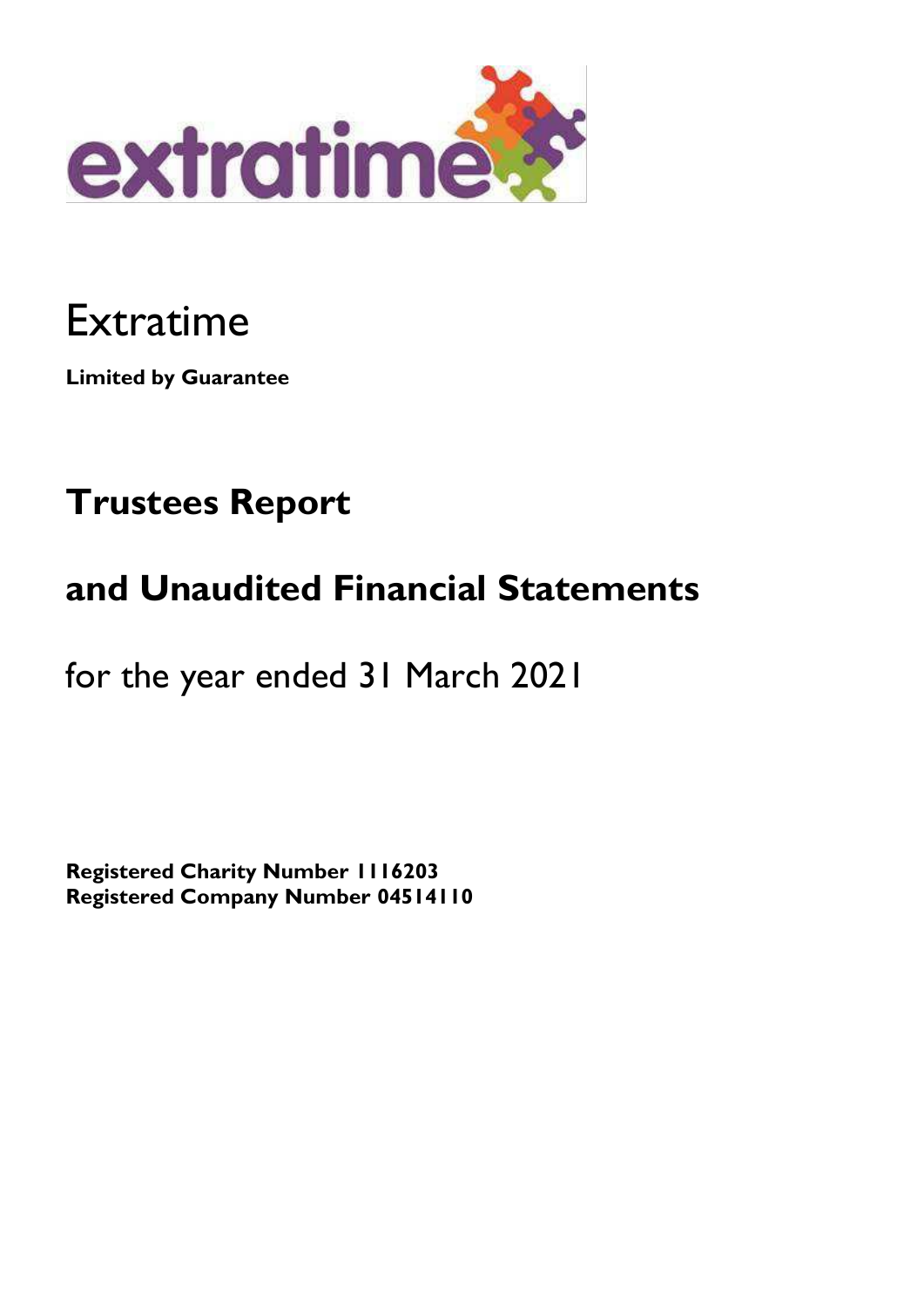UNAUDITED FINANCIAL STATEMENTS FOR THE YEAR ENDED 31 MARCH 2021

# **CONTENTS**

|                                          | Page         |
|------------------------------------------|--------------|
| <b>Charity information</b>               | 1            |
| Trustees' report                         | $\mathbf{2}$ |
| Independent examiner's report            | 17           |
| <b>Statement of financial activities</b> | 18           |
| <b>Balance sheet</b>                     | 19           |
| <b>Statement of cash flows</b>           | 20           |
| <b>Accounting policies</b>               | 21           |
| Notes to the financial statements        | 23           |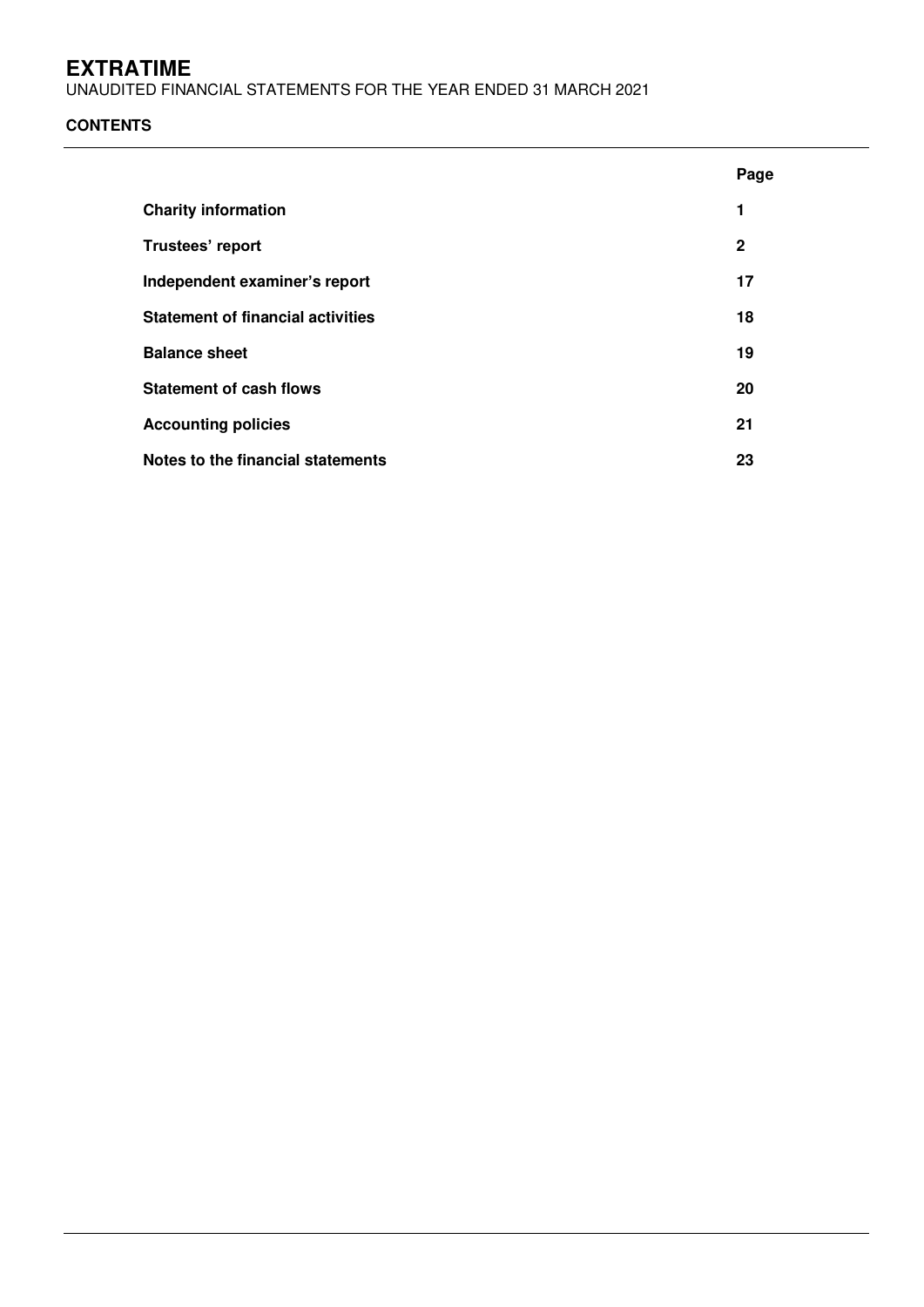UNAUDITED FINANCIAL STATEMENTS FOR THE YEAR ENDED 31 MARCH 2021

# **CHARITY INFORMATION**

| Trustees                         | Rosamund Cook (Chair)<br>Mari Booker<br>Lisa Douglas (appointed 2 September 2021)<br>Christine Hanson (Treasurer)<br>Sally Howell<br>Angela Morris<br>Helen Slater (appointed 21 September 2020)<br>Marian Tipler |
|----------------------------------|-------------------------------------------------------------------------------------------------------------------------------------------------------------------------------------------------------------------|
| Principal and registered office  | Portslade Village Centre<br>3 Courthope Close<br>Portslade<br><b>Brighton</b><br><b>East Sussex</b><br><b>BN41 2LZ</b>                                                                                            |
| <b>Registered charity number</b> | 1116203                                                                                                                                                                                                           |
| Registered company number        | 04514110                                                                                                                                                                                                          |
| <b>Company secretary</b>         | Samantha Price                                                                                                                                                                                                    |
| <b>Chief executive</b>           | Samantha Price                                                                                                                                                                                                    |
| <b>Bankers</b>                   | <b>CAF Bank Ltd</b><br>25 Kings Hill Avenue<br>Kings Hill<br><b>West Malling</b><br>Kent<br><b>ME19 4JQ</b>                                                                                                       |
| <b>Examiner</b>                  | <b>Blue Spire Limited</b><br><b>Cawley Priory</b><br>South Pallant<br>Chichester<br><b>West Sussex</b><br><b>PO19 1SY</b>                                                                                         |
| <b>Solicitors</b>                | <b>Belcher Frost Solicitors</b><br>3 West Street<br>Emsworth<br>Hampshire<br><b>PO10 7DX</b>                                                                                                                      |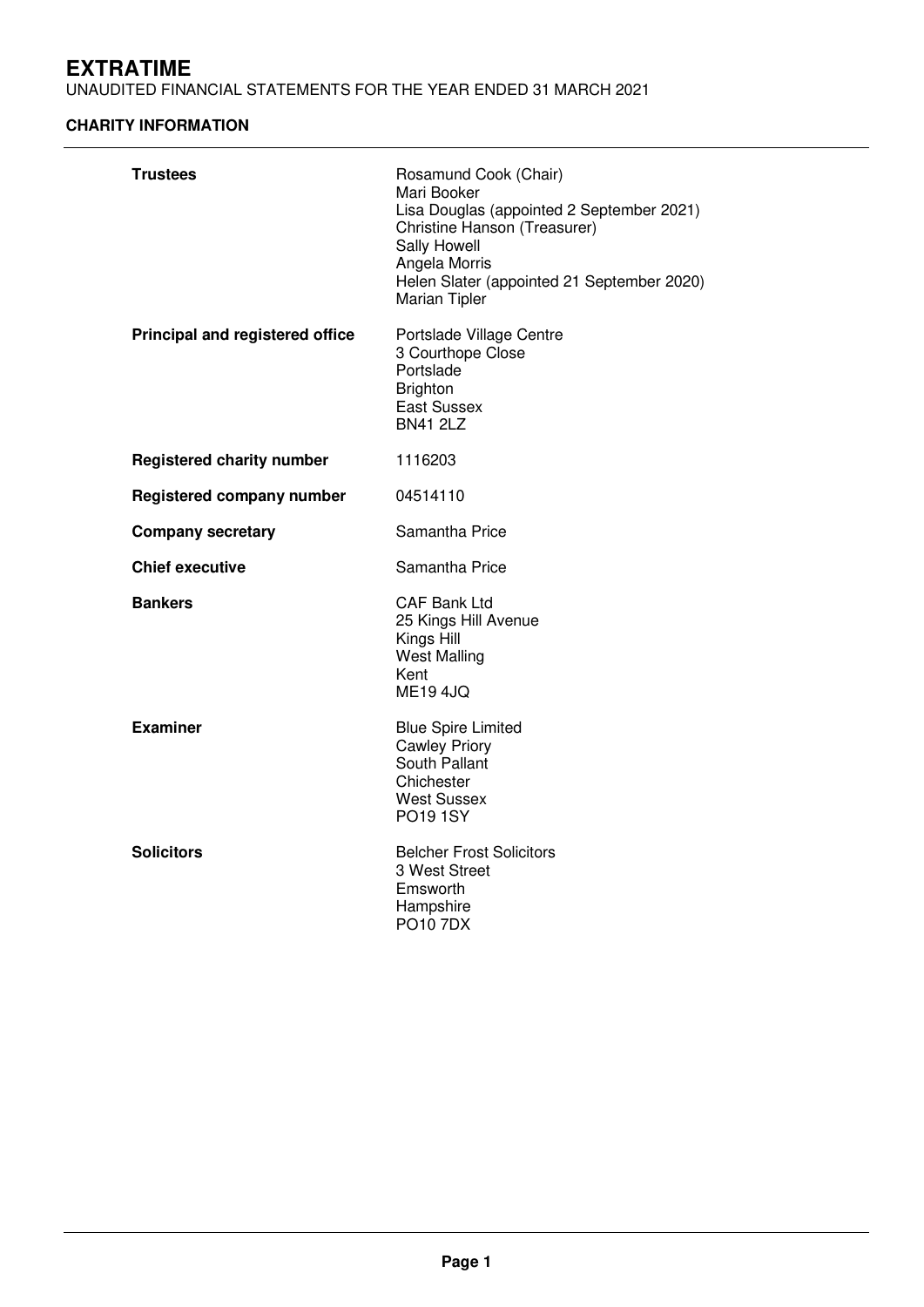The trustees, who are also directors of the charity for the purposes of company law, are pleased to present the annual report incorporating the directors report for the purposes of Charities Act 2011 and sections 415 to 419 of the Companies Act 2006, together with the accounts for the year ended 31 March 2021. In preparing the financial statements the trustees have adopted the updated provisions of the Statement of Recommended Practice (SORP) "Accounting and Reporting by Charities" (FRS 102).

## **STRUCTURE, GOVERNANCE AND MANAGEMENT**

The organisation is a charitable company limited by guarantee, incorporated on 19 August 2002 as amended by resolution 11 October 2005 and registered as a charity on 25 September 2006.

The company was established under a memorandum of association which established the objects and powers of the charitable company and is governed under its articles of association.

The charity is run by a management committee comprising the trustees and co-opted members, who delegate the day to day running to the chief executive officer.

The management committee members have a broad knowledge of disability issues and relevant professional experience and skills. This includes education, childcare, fundraising, HR, advocacy and charity governance. More than half of the trustees have lived experience of caring for a child with SEND. Some are also involved in other local organisations and activities and have experience of working in both the statutory and voluntary sectors.

This year we were pleased to welcome Helen Slater who brings over 20 years of fundraising and marketing expertise to the management committee. As a parent of two children with additional needs, Helen can also relate and understand the needs of families and the mission and aims of Extratime.

New trustees are selected for their experience and expertise. They participate in an induction with the Chief Executive and the Chair. Trustees and members are provided with a written induction pack, including copies of the organisation's key policy documents. They are also encouraged to attend relevant training to support their role as a trustee.

Under the Articles, one third of the trustees are re-elected at each Annual General Meeting.

The remuneration of the charity's key management personnel is set by the trustees who benchmark salaries against comparable roles in similar local and national organisations and within the context of Extratime's existing pay structure.

## **OBJECTIVES AND ACTIVITIES**

The charity's objects are:

- to advance the education and development of children and young people
- to provide training for individuals and groups in the development of children and young people, and in such other issues as the Trustees may decide.

Extratime's objectives are to;

- 1. Enable children and young people with special educational needs and disabilities (SEND) to:
	- a. Enjoy the same opportunities for play and leisure as their non-disabled peers in a safe non-discriminatory environment which concentrates on what can be done rather than what cannot; and
	- b. Socialise through play and leisure activities alongside non-disabled peers; learning about diversity and inclusion in a society where everyone is valued and equal.
- 2. Give parent carers of children and young people with additional needs and disabilities access to short breaks from the demands of caring for a disabled child and the option to return to work, pursue training opportunities or spend valuable time with non-disabled siblings; and
- 3. Contribute to and promote the development of inclusive out of school opportunities across Brighton and Hove and the surrounding areas. Also to provide support to increase parent carers choice and opportunity for short breaks.

Extratime's first after school club opened in 2003 at Hillside School in Portslade for ten children from local special and mainstream schools. Since then, Extratime has grown to become 'a lifeline' for hundreds of families of children with disabilities in Brighton & Hove and West Sussex.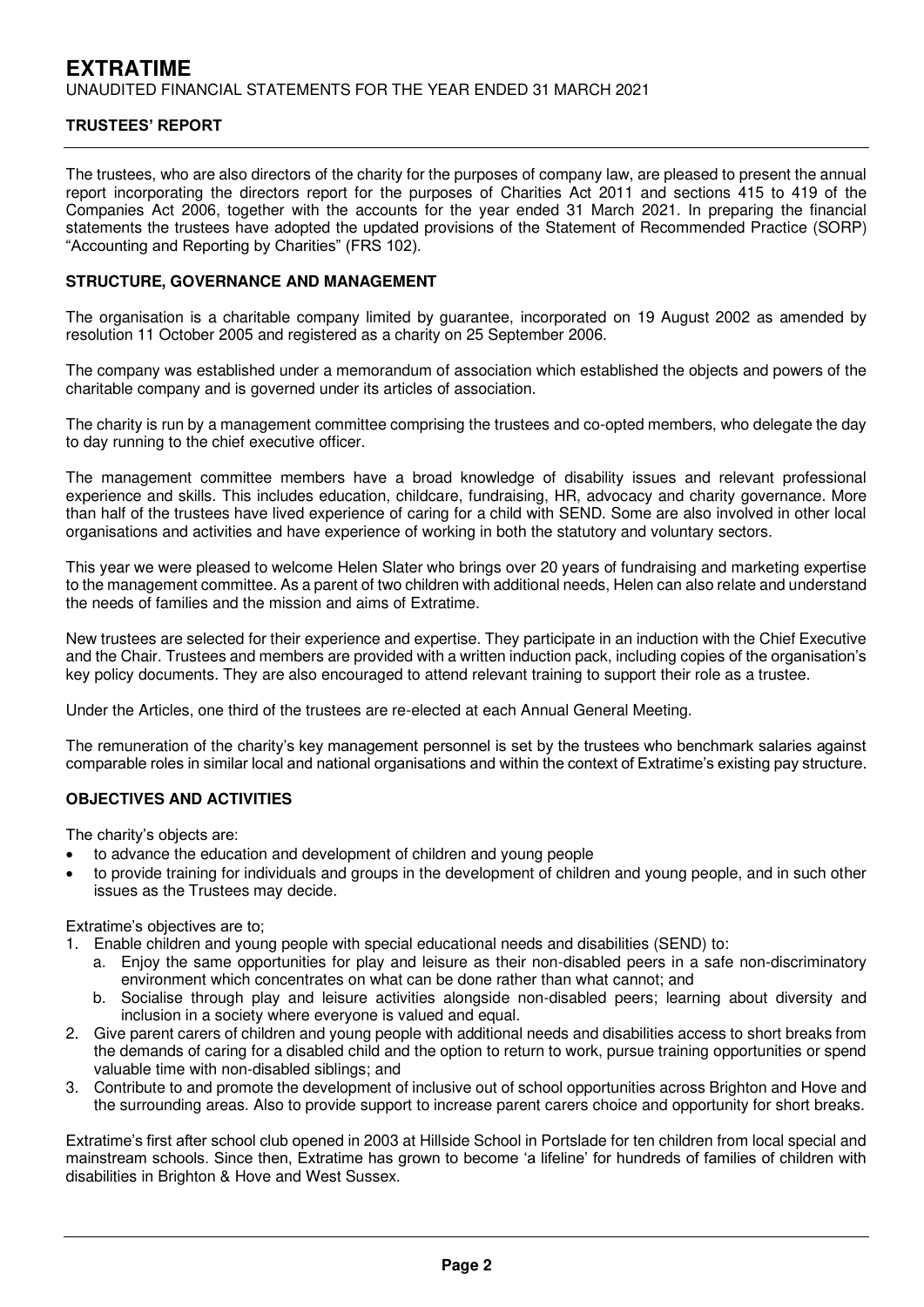#### **EXTRATIME'S VALUES**

**We are parent-led and inclusive** and all Extratime services are underpinned by a **strong set of values** which drive our commitment to children, young people and families.

#### **Equality and diversity**

We support children and young people to have fun, try new things and socialise together regardless of their ability. The individual strengths and interests of every child and young person are at the heart of everything we do. We work with children, families and across the community to break down barriers and promote more inclusive opportunities for children and young people with special needs and disabilities.

#### **Creativity and passion**

We are driven by our passion for providing high quality services so that children and young people have fun and their families have the respite they need. We bring creativity to every aspect of our work and encourage it in the children and young people we work with.

#### **Trust and transparency**

We value and respect the trust that parent carers place in us. Our reputation is important to us and we continually push ourselves to deliver excellent services for our young people. We are open, transparent, and accountable for all of our decisions across the organisation.

#### **Positivity and care**

We care about the children and young people we work with. We understand the challenges faced by families of children with disabilities and we have a positive approach to addressing those needs. We work collaboratively with families and the teams around them to find solutions and give children and young people the positive experience they deserve.

#### **ACHIEVEMENTS AND PERFORMANCE**

In accordance with our duties as stated in section 17(5) of the 2011 Charities Act, the trustees have considered the guidance provided by the Charity Commission in regard to public benefit. We are confident that Extratime's activities meet this requirement.

Extratime is unique as it remains one of the only specialist settings where children and young people with high support and care needs can play alongside their non-disabled siblings and peers.

Children and young people accessing Extratime services have a range of needs. For many, these include; severe learning disabilities, autistic spectrum disorders and life-limiting conditions. Our children and young people may require tube feeding or administration of emergency medication in the event of epileptic seizures. They may also be wheelchair users or have behaviour which is challenging as the result of high levels of anxiety caused by conditions such as autism or attachment disorders. Many of our children and young people are also unable to communicate verbally and rely on alternative methods such as signing, Makaton or eye movement.

All of these factors mean that even pre-COVID, this group of children and young people can be socially isolated and feel excluded because they have difficulty accessing mainstream childcare, play and leisure activities.

At Extratime they are supported to physically access activities, to understand how to participate and to cope with the sensory demands of being part of a group. This vital support means children and young people with additional needs and disabilities can have fun, try new things and participate in activities that children and families without additional needs take for granted.

Extratime's inclusive ethos means that children and young people with and without additional needs benefit from a diverse peer group and learn about difference.

Our clubs and schemes also provide parent carers with a vital 'short break' from the demands of caring for a disabled child. This helps to promote individual and family resilience which can make all the difference for families where there is a child or young person with a learning disability, sensory need or complex medical condition.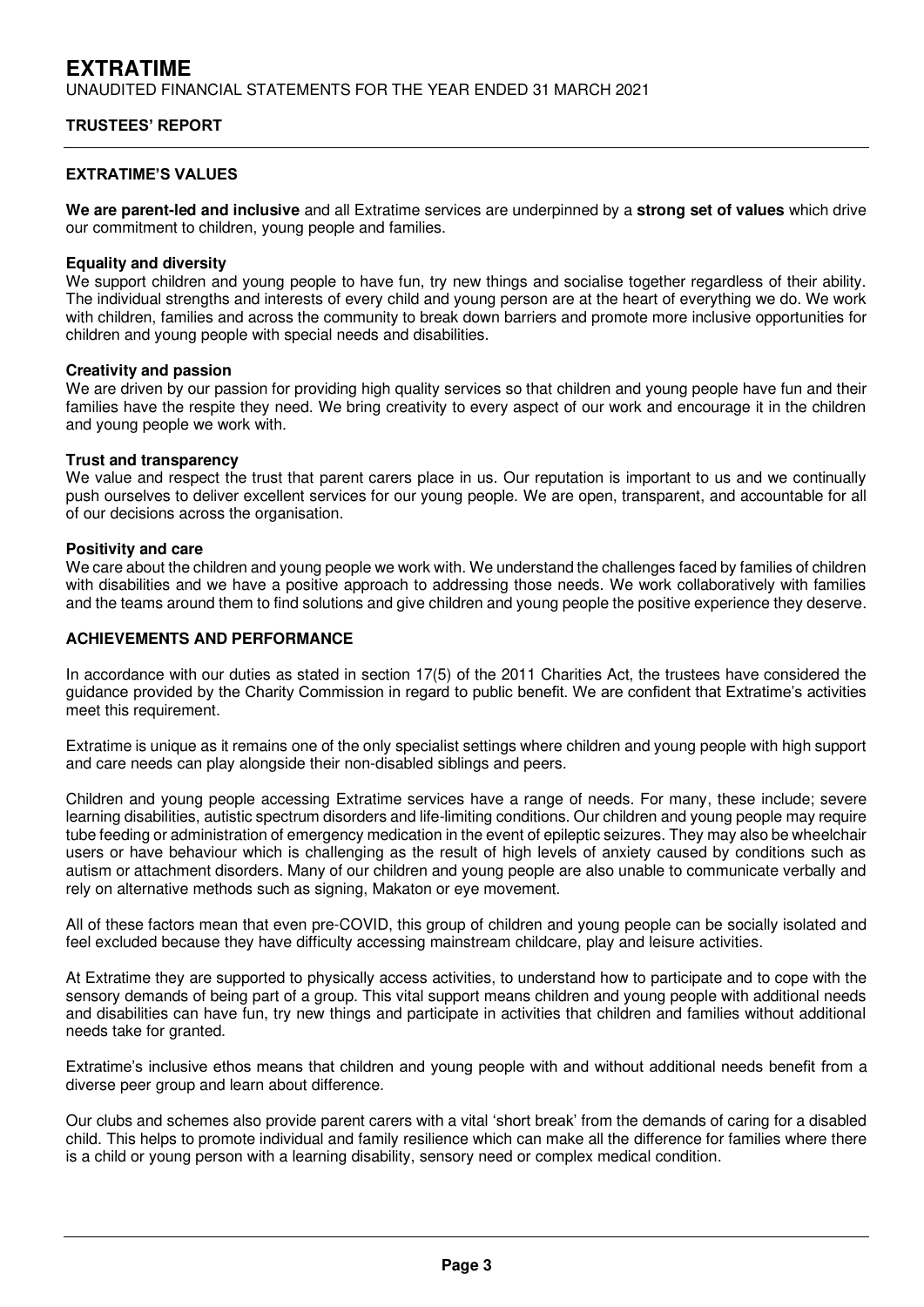#### **Operational and impact report**

Extratime was poised for an exciting year in 2020 during which we had planned to consolidate and develop the new activities we had begun in 2019 alongside our established clubs, schemes and family events. Specifically to;

- operate our new home at Portslade Village Centre as a self-funded community resource and SEND community hub
- build on the early success of the two new youth projects; Gaming Night and Buzz Buddies
	- begin two new three-year partnership projects funded by BHCC Third Sector Investment Programme;
		- Participation and Transition project with local partners (with Stay Up Late and Albion in the Community)
		- o Community Outreach Programme for parent carers of children with SEND (with Amaze and B&H Parent Carer Council)
- Introduce a new quality framework for working with children and young people with Profound and Multiple Learning Disabilities (PMLD)

#### **Our COVID Response**

The arrival of COVID-19 in Brighton & Hove in February 2020 changed our plans overnight. Along with the rest of the country, the first national lockdown forced the closure of Extratime's physical clubs and the core staff team moved to home working in March.

What none of us knew then, was that this was to become a new way of life for months to come. Extratime's term time clubs remained closed until September 2020, and then closed again from December 2020 until the following April. We reopened our usual holiday schemes at reduced capacity for the summer holidays and for October half-term, but remained closed for the February 2021 half-term due to the local authority response to the high prevalence of the virus in Sussex at the time.

This extremely challenging year was particularly tough for children and young people with SEND and their families. Many were isolated and suddenly cut off from the support networks they depended on. Without school, social care, Extratime, and family and friends to support their disabled child, there was no break from the intensity of caring for their disabled child 24/7.

Children and young people's mental (and physical) health quickly deteriorated from lack of activity and social contact. Many were distressed, confused and some children's behaviour became aggressive and self-injurious. Siblings were affected by the chaotic home environment and unable to focus on home schooling.

The whole Extratime team worked extremely hard, and at pace to offer whatever support we could, doing everything possible to support families throughout this extraordinarily difficult time. The trustees are very grateful to Sam and the team for navigating the challenges and creating the best response we could to meet the needs of families.

Throughout the pandemic we stayed in close contact with children, young people and parent carers. We listened to their needs and experiences via calls and surveys, and set up creative new ways to support our community.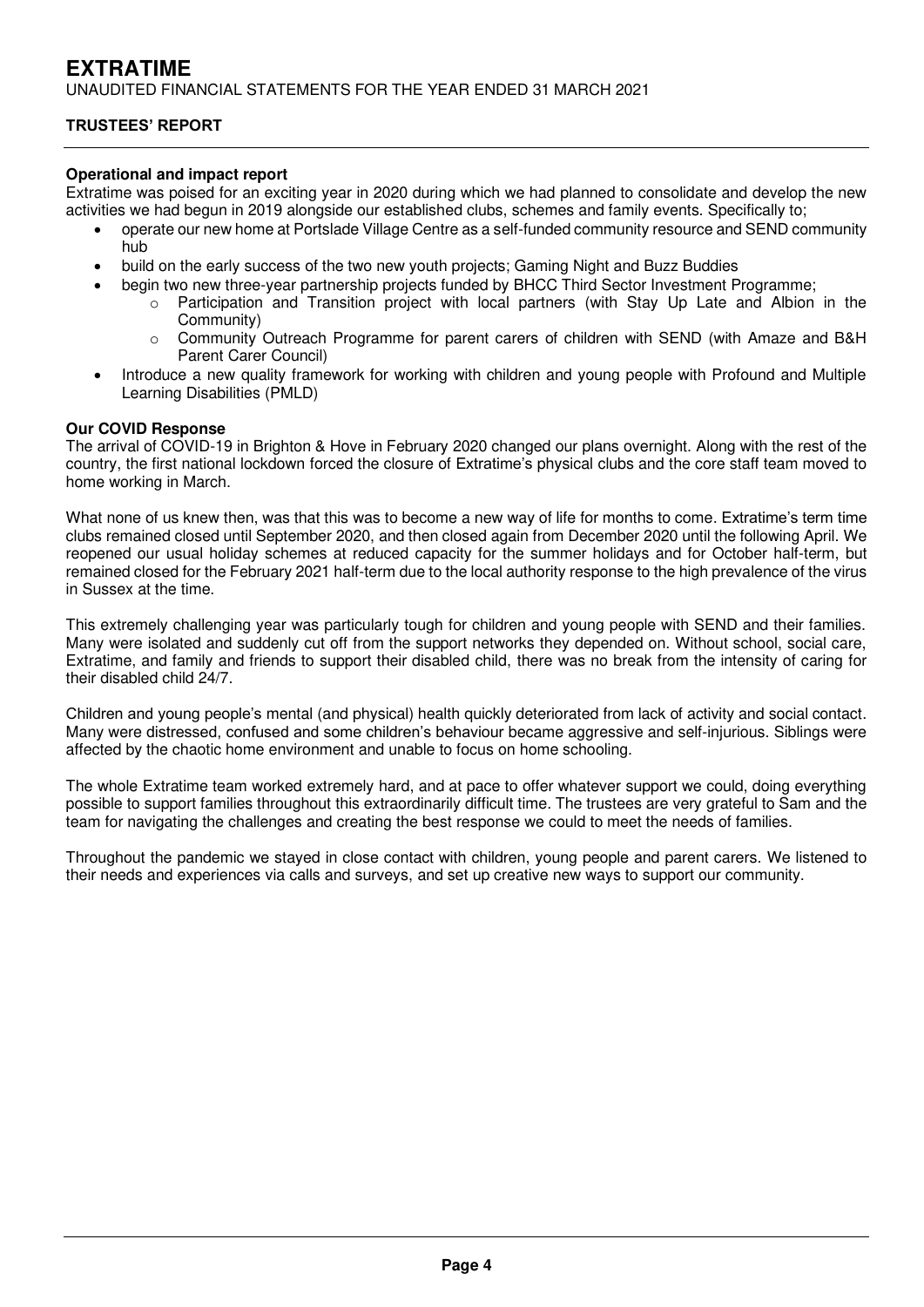UNAUDITED FINANCIAL STATEMENTS FOR THE YEAR ENDED 31 MARCH 2021

# **TRUSTEES' REPORT**

### **What we did 2020-2021**



## **Extratime@Home**

The launch of the new Extratime website in March 2020 enabled us to quickly set up our virtual Extratime@Home offer and Extratime@Home offer which became a vital source of support for Extratime families. We continually adapted the offer in response to feedback from families and in line with changing government guidance and local authority advice. Over the year Extratime@Home provided;

- One to one Zoom sessions for children/young people
- 'Extratime@ Friends' programme of live online workshops with activity partners and club staff
- Virtual Clubs
- A digital activity Hub and YouTube channel with accessible activity ideas, links and videos
- Individual family play sessions at the Centre (garden and later indoor areas)
- Weekly support calls and behaviour support line for parent carers
- Activity pack deliveries
- Meal kit and home-made ready meal deliveries

*"Extratime has excelled at keeping carers and families up to date with their services and have constantly*  **strived to offer support and information. Their online work has been exceptional, and we were able to use the Portslade Centre a couple of times, which was a very welcome break from our isolation routine. A very strange**  *year but Extratime continues to go from strength to strength." –* **Parent carer April 2021**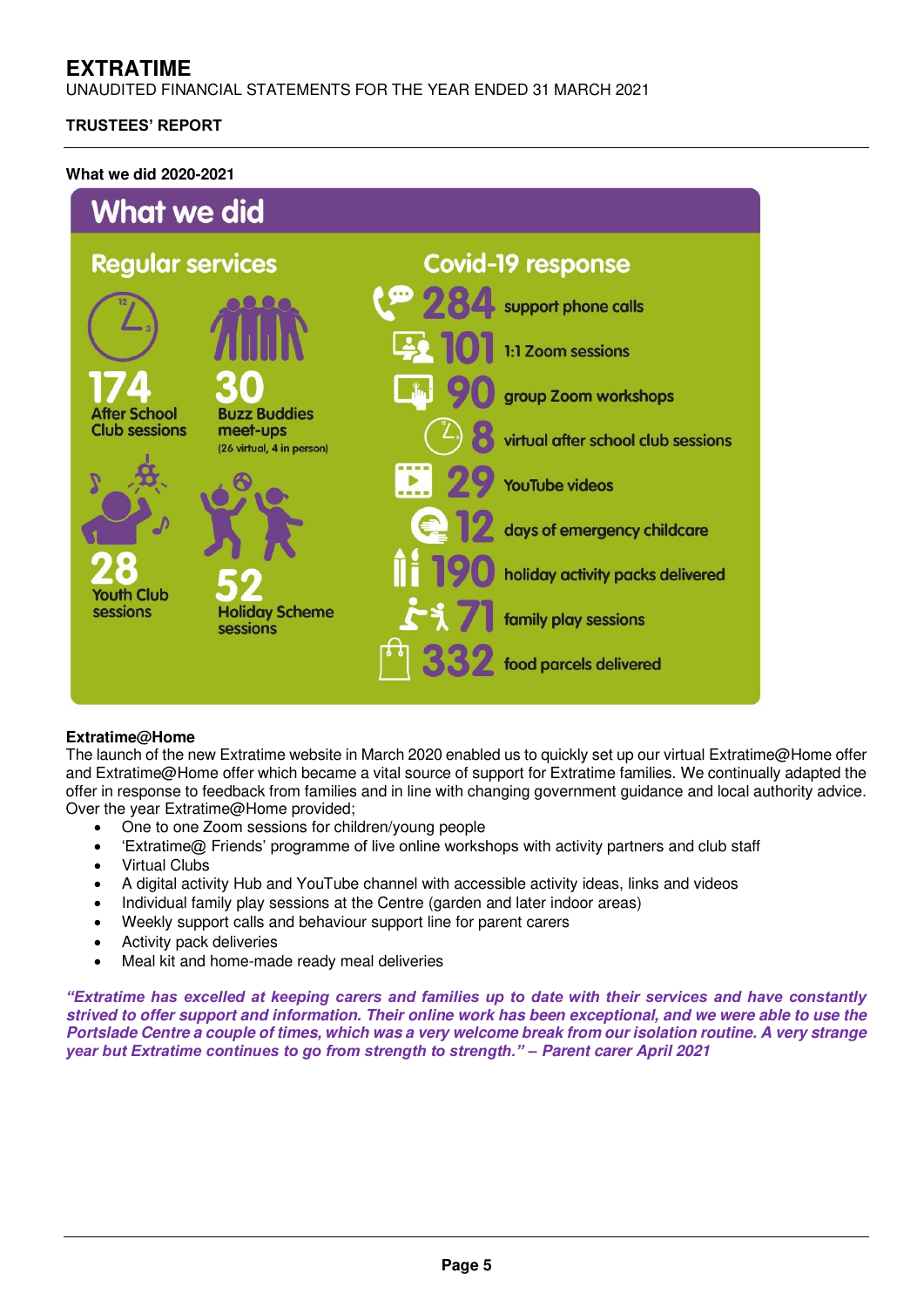UNAUDITED FINANCIAL STATEMENTS FOR THE YEAR ENDED 31 MARCH 2021

## **TRUSTEES' REPORT**







#### **Emergency Holiday Schemes**

We also established emergency holiday provision during the 2020 Easter and May school holidays to support the most vulnerable and keyworker children with SEND. These were set up and run as a partnership between Extratime, Brighton & Hove City Council, Hill Park and Downs View special schools.

*"***Extratime were amazing - looking after A during the Easter holidays at the time when we were unsure how coronavirus would impact on us. Everyone was worried about catching it and becoming ill, but the staff at Extratime volunteered to come in and care for our kids so we could work too. It took the stress off us so we could focus on looking after our patients. And A benefited hugely from coming to Extratime. He can be quite destructive at home when unattended.***"* **Parent carer (NHS Key worker)** 

Whilst our Centre remained empty during the first lockdown, we set up a Food Distribution Hub in partnership with Brighton & Hove Food Partnership to support people in food crisis at the height of the first lockdown. We also distributed food parcels, activity packs and winter grants to families facing financial hardship.

*"I saw on the news about parents and families with children who have disabilities being completely isolated.*  **I felt so sad to see that and then I realised, without Extratime we might be in the same position. I am so so grateful to you all that we have Extratime as a support network. It is really helping me to feel less isolated and**  *I know there is someone to talk to who will understand." Parent carer, 2020*

*"When I said to the Educational* **Psychologist about Extratime and the Zoom calls, she was really pleased. She said this is exactly what [CYP] needs to build his self-***esteem and to support his mental health.…said that Extratime's support for [CYP] has been exemplary and that you have set a brilliant example for schools and other organisations to follow."* 

**Parent carer (referring to Zoom sessions)**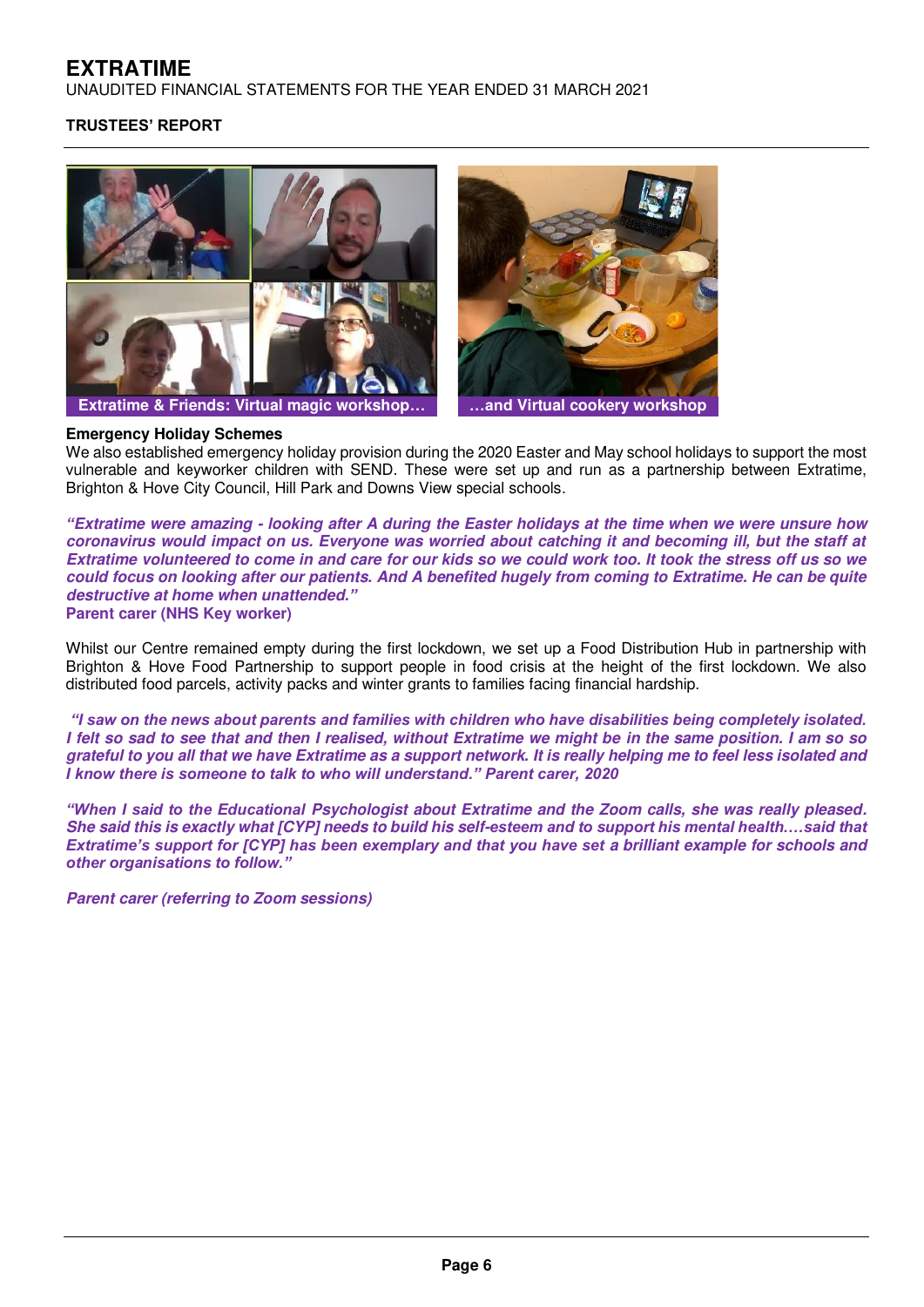UNAUDITED FINANCIAL STATEMENTS FOR THE YEAR ENDED 31 MARCH 2021

# **TRUSTEES' REPORT**

### **Physical Services**

The suspension of physical services for large portions of the year inevitably reduced service delivery levels in 2020/21.



**Playworkers celebrating the successful re-opening of our summer holiday schemes in August** 

#### **Covid health, safety and well being**

Throughout the pandemic the health, safety and well-being of our staff, services users and the wider community has been our absolute priority. The rapid and constantly changing circumstances required a continuous cycle of risk assessment and management.

Following their suspension due to Covid-19 in March 2020, clubs and schemes safely reopened in August with extensive risk assessments and COVID safe working protocols in place. At all times we have carefully followed government guidance, local authority advice, and working with Public Health colleagues to ensure all settings are as safe as possible.

We have also invested in the wellbeing of the staff team to increase support through the pandemic. These measures included introducing; a new sick pay policy, additional annual leave days, access to counselling (and coaching for senior staff) and small goodwill gestures (e.g. inexpensive Christmas gifts). We also provided regular email updates and prioritised line management support and supervision, increasing from monthly to weekly to allow people space to offload and to adjust to new ways of working.

*"K***nowing you are there, thinking up stuff and coming up with ideas, is a massive weight off. Even in lockdown, isolation, that makes me feel less isolated and alone in all this.***" Parent carer, March 2021*

## **After school clubs (ASC);**

- Hill Park School, Portslade (Mon-Friday)
- Woodys, Woodingdean (Mon-Friday)
- Hawkins Crescent, Shoreham-on-Sea (Tues / Wednesday)

Extratime's after school clubs offer children a fun and supportive space where they can relax or play with their friends at the end of the school day and a 'walking bus' brings from children from surrounding schools to the clubs.

#### Youth Club (Portslade Village Centre, Wednesdays)

During the period it was safe to open, the club offered a packed programme of age appropriate activities including arts and crafts, dance, gaming and sports for 17 young people (aged 11-25) with SEND in a mainstream youth setting. Transport is provided for students from Downs View School and Downs View Link College as their additional needs prevent them from travelling independently. Young people from schools and colleges closer to the venue were supported by parent carers to make their own way.

#### **Grub Club** (Portslade Village Centre, Tuesdays)

After it closed at the beginning of the pandemic, we made the difficult decision not to reopen Grub Club this year due to the increased risks of transmitting Covid-19 whilst preparing/sharing food. The club is due to restart in Autumn 2021.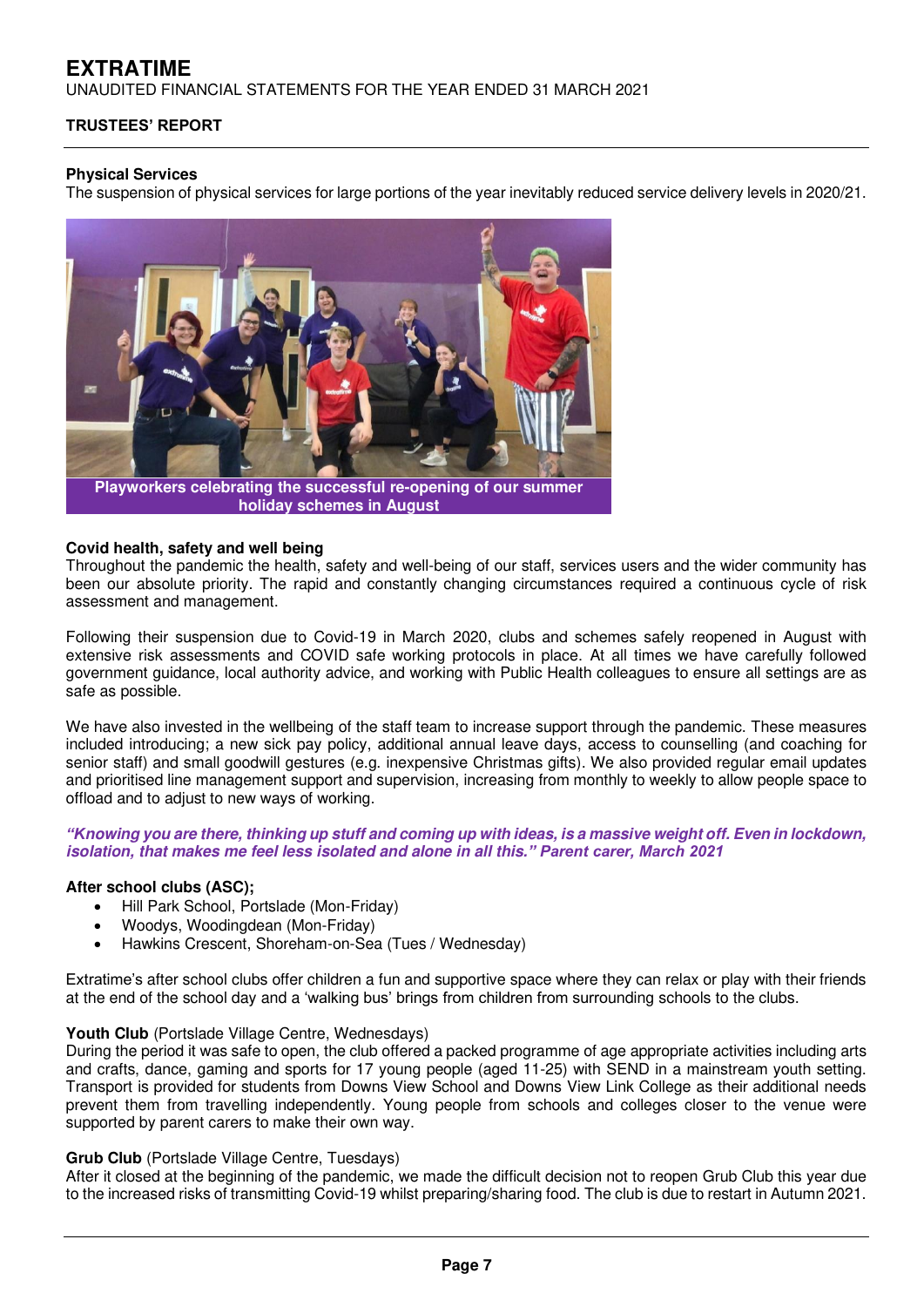# **EXTRATIME**  UNAUDITED FINANCIAL STATEMENTS FOR THE YEAR ENDED 31 MARCH 2021

# **TRUSTEES' REPORT**

### **Gaming Night**

Pre-pandemic we had planned to secure additional funding to continue this popular (video gaming) club into 2020. We paused this decision to focus on the COVID response but plan to restart it as part of the recovery plans for coming out of the pandemic. Our activity partner for the club, 'Games Retro-bution' instead providing gaming workshops at youth clubs and schemes during the year.

#### **Buzz Buddies** (Adur and Worthing, Fortnightly days vary according to activity)

This exciting outreach project began in October 2019 in partnership with Stay Up Late to support young people (18- 25 years) in West Sussex to enjoy a social life with their peers. Activities included fortnightly socials to pubs, bowling and games nights. The outbreak of COVID took the group online in March when the young people met on Zoom to have quizzes, bingo and music sessions.

#### **Holiday Play Schemes at;**

- Hill Park School, Portslade (Summer holidays)
- Downs View School, Hollingdean (Summer holidays)
- Herons Dale School, Shoreham (Summer and half term holidays)

Holiday Play Schemes are for children aged 5-11 years who participated in a range of venue-based activities. Unfortunately, we were unable to organise outings this year, or welcome external workshop providers to the schemes due to the risks of Covid-19. Instead, our talented and creative team came up with lots of safe new activity ideas, with an emphasis on infection reduction such as being outdoors, to ensure young people had fun but most importantly stayed safe.

#### **Holiday Youth Schemes at;**

- Woodys Youth Club, Woodingdean (Summer and half term holidays)
- Portslade Village Centre, Portslade (Summer and half term holidays)

Holiday Youth Schemes are for children and young people aged 11-19 years who participated in a range of venuebased activities.

## **Family Fun Days**

These were also suspended during the year due to the risks of bringing large numbers of people together in one place. Family Fun Days are due to restart with an adapted, Covid-safe model in Summer 2021.

#### **Portslade Village Centre**

After a year in our new home, the Centre was set to become a lively community hub for 17 separate community groups by April. Their hire fees would also have covered the running costs of the Centre for Extratime.

Although at various points through the year we were able to safely re-open the Centre for some groups, the restrictions we introduced (social distancing, additional cleaning requirements etc), reduced it's capacity.



The Centre continued to play an important role in the community as the large spaces meant groups could continue to run safe activities, and we also used it as a Food Distribution Hub.

Crucially, the Centre was a vital part of Extatime's reopening plans as we were able to use it to accommodate both youth and play schemes during August when we were unable to access some of our usual venues. This was largely due to delayed building work in the schools.

As lockdown eased in Summer 2020, we made the centre's garden and sports courts available for families of children with SEND who may not have access to a garden at home, and/or who would find public places like parks

too busy and overwhelming. We also offered the outdoor space to CVS partners to meet with vulnerable service users in crisis. **sorting half-term activity packs** 

In February and March 2021, we took this a step further and with robust Covid-safety protocols in place, we opened up the centre for single household play sessions, giving families the opportunity to get out of the house and enjoy a range of activities and facilities such as pool, table tennis, and computer gaming on the Wii.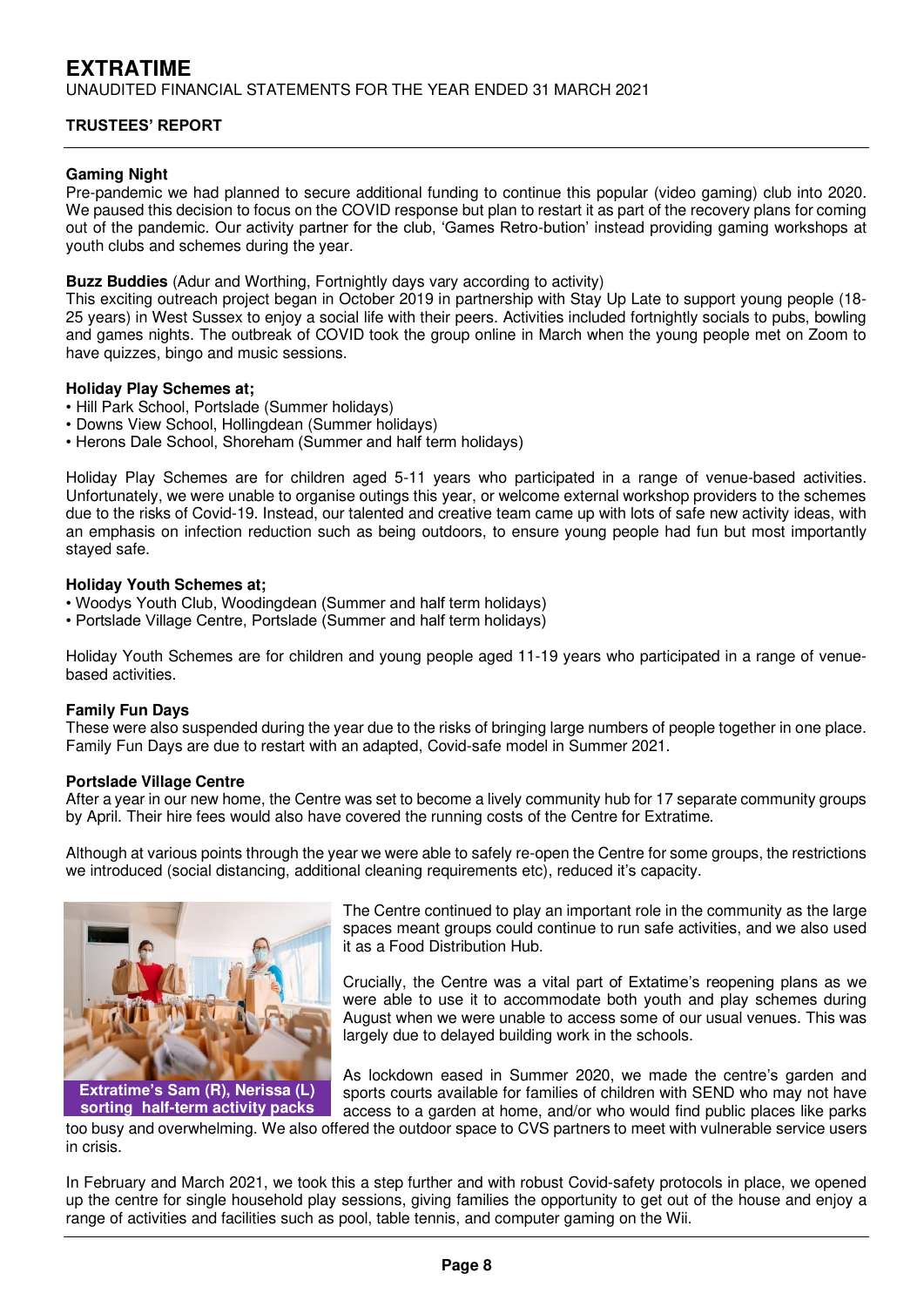UNAUDITED FINANCIAL STATEMENTS FOR THE YEAR ENDED 31 MARCH 2021

# **TRUSTEES' REPORT**

#### *"On the d***ay we used the Village Centre it broke up the day with a different place and activity for [our son]**  *which reduced unregulated and difficult behaviours we experience with him" –* **Parent carer, March 2021**

#### **Digital Strategy**

Our new website was launched in April 2020; this was accelerated by the coronavirus pandemic and enabled us to quickly pivot to our virtual Extratime@Home offer when Covid-19 closed our physical services. The colourful new site has improved functionality for sharing information and booking arrangements for existing and new users of Extratime services. It was also a vital part of the new 'Extratime@Home' one-stop shop for families.

We were also able to track and report web traffic analytics which allowed us to trial, monitor and evaluate different options at pace and adapt the offer to meet the changing needs of families through the pandemic.

Phase Two of the strategy will overhaul our internal systems and processes to increase efficiency and enhance user experience. This work was ongoing throughout the year, although inevitably, the additional pressures on our core team during the pandemic have meant that some of this work has been delayed. We expect to roll out the new systems next year.

#### **Participation and Transition**

Due to begin in April, this exciting new partnership project was delayed and only partially delivered this year. We were unable to set up the new participation club for young people with SEND to have a voice in internal and local decision that affect them. We were also unable to invite new external workshop providers into the clubs to support the young people's transition into adult and community leisure activities. These elements of the project have been postponed.

We were able to involve some of Extratime's children and young with people with SEND in a local authority review of youth services in the city, and to represent their views at the city wide YouthWise forum.

In partnership with Stay Up Late we ran a successful staff training sessions on 'listening and involving people with learning disabilities' which was also part of the project.

#### **Extratime's Impact**

**Achieving what we set out to do: Monitoring and evaluation Total CYP and hours of support in 2020-21** 



This year we provided more than 8,000 hours of support to 259 of the most vulnerable children in Sussex. Inevitably, the number of young people supported, and the hours of support delivered was much lower than in 2019-20. This is because we were unable to run our usual services for large portions of the year, and when these did re-open, they ran at a lower capacity than usual, as we were operating with a 'bubble' model to keep young people and staff safe, and services up and running.

The proportion of young people with SEND we supported this year remained the same as in 2019-20, however the percentage who required 1:1 or 1:2 support increased from 74% in 2019-20 to 83% this year. This is because our emergency holiday childcare benefitted young people with the highest needs, as identified by the local authority, and because those with lower needs, and families that were coping better at home, were more likely to stay at home during the pandemic.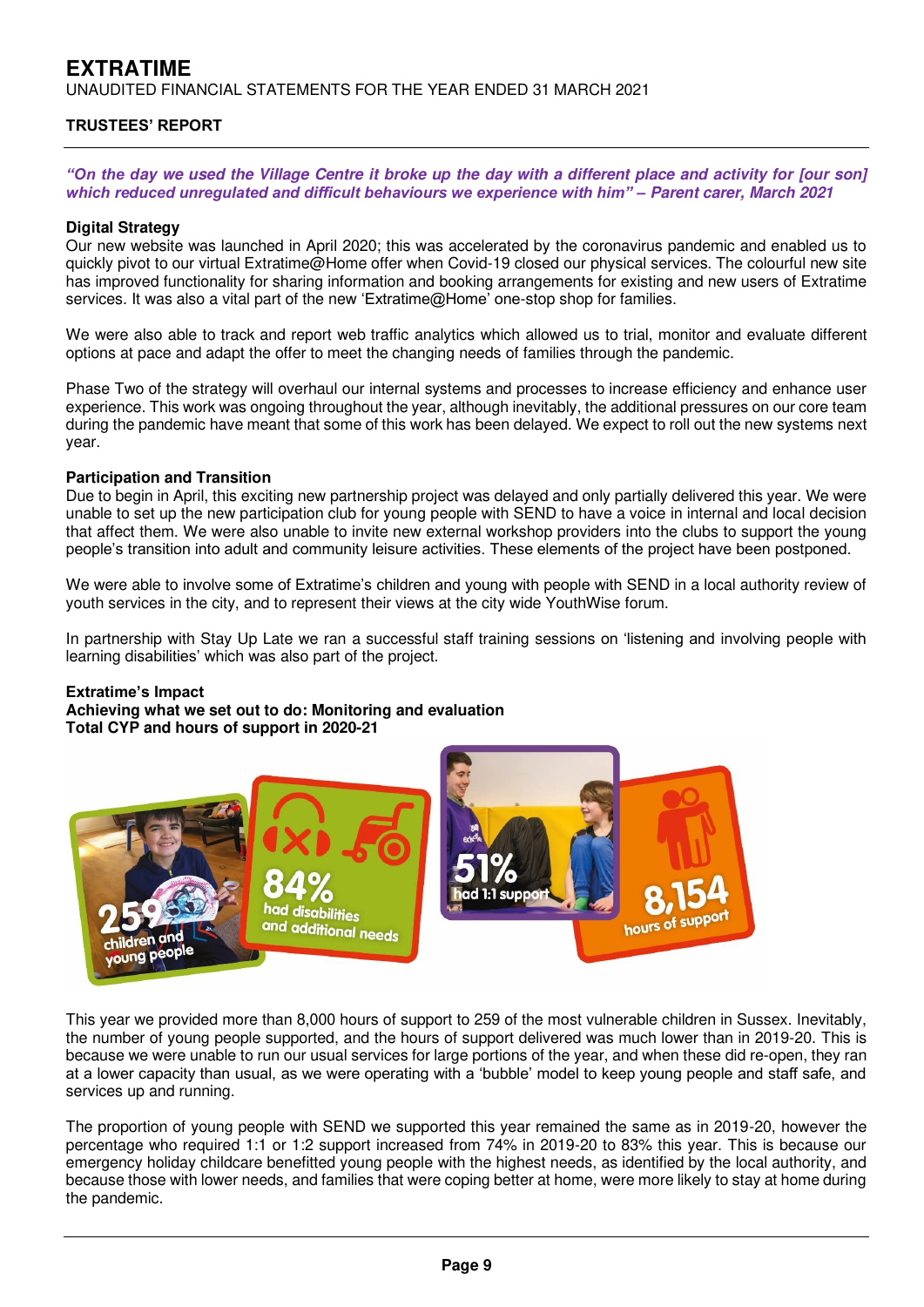# **EXTRATIME**  UNAUDITED FINANCIAL STATEMENTS FOR THE YEAR ENDED 31 MARCH 2021

# **TRUSTEES' REPORT**

The pattern of increasing numbers of children with the most complex needs and disabilities has continued over a number of years, and the high number of children requiring one to one staffing levels means the size of the clubs must remain small to support these children and young people.

We are also acutely aware that many families experience long waits for an Extratime place and this situation has only been worsened by the pandemic. There is still significant unmet need for Extratime within the SEND communities in Brighton & Hove and West Sussex. Parent carers tell us we could double or treble places to meet their needs so we are committed to increasing our capacity and choice for families wherever we can. We continue to closely monitor the situation, setting up new services and growing capacity where possible and remain committed to our positive and transparent relationships with funders and commissioners.

During the year we used a range of quantitative and qualitative methods, including performance data and regular feedback to listen to stakeholders, monitor and evaluate our work. The iterative nature of Extratime@Home meant we could use real time monitoring and evaluation feedback from all stakeholders. This has enabled us to stay abreast of and meet the changing and diverse needs of disabled children and young people and their families, throughout the pandemic.

Our usual parent carer survey ran in March 2021, providing valuable data and feedback about our impact during the year. The survey showed that virtual services worked very well for some young people, and feedback was overwhelmingly positive about the impact we've had on young people's well-being. However we are very aware that virtual services don't meet the needs for many young people with SEND and many have felt isolated and alone during Covid. We all know that a screen is not a substitute for a physical club or holiday scheme session for either the young person or the parent carer. Survey results suggest young people had positive outcomes around health and well-being:

- 64% social time with friends and others outside of household/immediate family
- 89% had fun

Inevitably, comparison data also shows a significant reduction in social time (90% in 2020 survey). The outcome score for improved mental health dropped from 77% in 2020 to just 44%, mirroring the mental health outcome score for parent carers (83% to 46% over the year). So, although we can see the positive impact of our work this year, it is also clear that we have a vital Covid recovery role ahead.

#### **Governance**

Whilst our work to deliver our 2018-2021 strategy paused to address the COVID crisis, the table below contains a summary of the key achievements against the three core objectives.

- 1. Quality
- 2. Value for Money
- 3. Participation

| <b>Core Objective</b> |            | <b>Key Achievements</b>                                                                                                                                                                                                                                                                                                                                                                                                                                                                                                                                                                                           |
|-----------------------|------------|-------------------------------------------------------------------------------------------------------------------------------------------------------------------------------------------------------------------------------------------------------------------------------------------------------------------------------------------------------------------------------------------------------------------------------------------------------------------------------------------------------------------------------------------------------------------------------------------------------------------|
| Quality               | Governance | Paused planned governance work and pivoted to weekly trustee<br>meetings to support the CEO and team with crisis management.<br>New Charity Objects ready approved by the Charity Commission. Will<br>be introduced with new Articles of Association in financial year 2021-<br>2022.                                                                                                                                                                                                                                                                                                                             |
|                       | People     | Investment in staff health, safety and well being prioritised;<br>٠<br>Robust COVID safe working<br>$\Omega$<br>Government Staff Retention Scheme<br>$\circ$<br>Staff training programme moved online<br>$\Omega$<br>Reorganisation of Core team including fundraising function,<br>$\Omega$<br>and Admin (2 posts redundant)<br>Created temporary part-time Participation Lead post (existing<br>$\circ$<br>Venue Lead role extended)<br>Staff well-being measures; additional leave, sick pay,<br>$\circ$<br>counselling, coaching and goodwill gestures, additional line<br>management support and supervision |

# **2020-2021 Strategy implementation summary**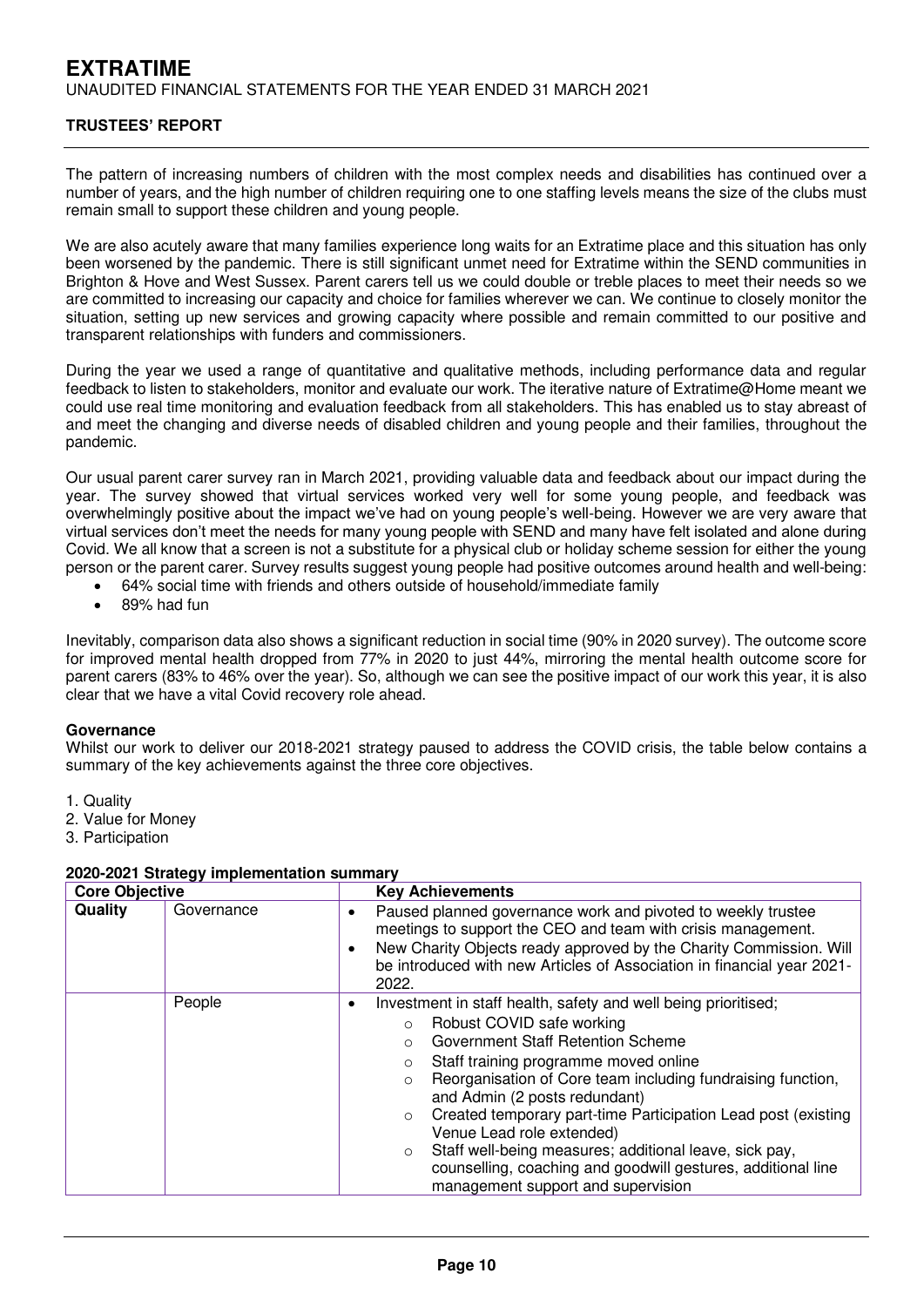UNAUDITED FINANCIAL STATEMENTS FOR THE YEAR ENDED 31 MARCH 2021

# **TRUSTEES' REPORT**

| <b>Core Objective</b>    |                                            | <b>Key Achievements</b>                                                                                                                                                                                                                                                                                                                                                                                                                                                                                                                                                                                                                                                                                                                                                                                                                                                                                                                                                                                                                                                                                                                                                                                                                                                                                                           |
|--------------------------|--------------------------------------------|-----------------------------------------------------------------------------------------------------------------------------------------------------------------------------------------------------------------------------------------------------------------------------------------------------------------------------------------------------------------------------------------------------------------------------------------------------------------------------------------------------------------------------------------------------------------------------------------------------------------------------------------------------------------------------------------------------------------------------------------------------------------------------------------------------------------------------------------------------------------------------------------------------------------------------------------------------------------------------------------------------------------------------------------------------------------------------------------------------------------------------------------------------------------------------------------------------------------------------------------------------------------------------------------------------------------------------------|
|                          | <b>Quality Assurance</b>                   | Successful outcome of (virtual) Ofsted inspection at Woodys Youth<br>$\bullet$<br>Scheme October.                                                                                                                                                                                                                                                                                                                                                                                                                                                                                                                                                                                                                                                                                                                                                                                                                                                                                                                                                                                                                                                                                                                                                                                                                                 |
|                          |                                            | Safeguarding and other policies updated to include COVID response.<br>$\bullet$                                                                                                                                                                                                                                                                                                                                                                                                                                                                                                                                                                                                                                                                                                                                                                                                                                                                                                                                                                                                                                                                                                                                                                                                                                                   |
| <b>Value for</b>         | <b>Financial Management</b>                | Prudent spending<br>$\bullet$                                                                                                                                                                                                                                                                                                                                                                                                                                                                                                                                                                                                                                                                                                                                                                                                                                                                                                                                                                                                                                                                                                                                                                                                                                                                                                     |
| <b>Money</b>             |                                            | Fortnightly cashflow and budget monitoring during initial months of the<br>$\bullet$<br>pandemic.                                                                                                                                                                                                                                                                                                                                                                                                                                                                                                                                                                                                                                                                                                                                                                                                                                                                                                                                                                                                                                                                                                                                                                                                                                 |
|                          | <b>Contract Management</b>                 | Extension of Brighton & Hove City Council Short Breaks contracts to<br>$\bullet$<br>2021                                                                                                                                                                                                                                                                                                                                                                                                                                                                                                                                                                                                                                                                                                                                                                                                                                                                                                                                                                                                                                                                                                                                                                                                                                          |
|                          |                                            | Flexibility on KPIs secured from commissioners and funders<br>$\bullet$                                                                                                                                                                                                                                                                                                                                                                                                                                                                                                                                                                                                                                                                                                                                                                                                                                                                                                                                                                                                                                                                                                                                                                                                                                                           |
|                          | <b>Fundraising Strategy</b>                | Senior Fundraiser welcomed back from maternity leave.<br>$\bullet$                                                                                                                                                                                                                                                                                                                                                                                                                                                                                                                                                                                                                                                                                                                                                                                                                                                                                                                                                                                                                                                                                                                                                                                                                                                                |
|                          |                                            | Secured emergency funding from local authorities and trust funders to<br>$\bullet$<br>support COVID response                                                                                                                                                                                                                                                                                                                                                                                                                                                                                                                                                                                                                                                                                                                                                                                                                                                                                                                                                                                                                                                                                                                                                                                                                      |
|                          |                                            | Secured £246,160 in donations, grants and gifts<br>$\bullet$                                                                                                                                                                                                                                                                                                                                                                                                                                                                                                                                                                                                                                                                                                                                                                                                                                                                                                                                                                                                                                                                                                                                                                                                                                                                      |
|                          | Growth and Change                          | Comprehensive COVID response, including<br>$\bullet$                                                                                                                                                                                                                                                                                                                                                                                                                                                                                                                                                                                                                                                                                                                                                                                                                                                                                                                                                                                                                                                                                                                                                                                                                                                                              |
|                          |                                            | Extatime@Home offer (sess Activities and Performance section for<br>$\bullet$<br>detail)                                                                                                                                                                                                                                                                                                                                                                                                                                                                                                                                                                                                                                                                                                                                                                                                                                                                                                                                                                                                                                                                                                                                                                                                                                          |
|                          |                                            | Participation activities<br>$\bullet$                                                                                                                                                                                                                                                                                                                                                                                                                                                                                                                                                                                                                                                                                                                                                                                                                                                                                                                                                                                                                                                                                                                                                                                                                                                                                             |
|                          | Capacity                                   | Reduction in capacity to help keep service users and staff safe from<br>$\bullet$<br>COVID transmission and illness.                                                                                                                                                                                                                                                                                                                                                                                                                                                                                                                                                                                                                                                                                                                                                                                                                                                                                                                                                                                                                                                                                                                                                                                                              |
| Co-<br><b>Production</b> | Children & Young<br>People's Participation | Ongoing inclusion of children and young people in activity and session<br>$\bullet$<br>planning                                                                                                                                                                                                                                                                                                                                                                                                                                                                                                                                                                                                                                                                                                                                                                                                                                                                                                                                                                                                                                                                                                                                                                                                                                   |
|                          | Parent Carer<br>Participation              | Close partnership working with B&H Parent Care Council (PaCC),<br>$\bullet$<br>Amaze and West Sussex Parent Carer Forum to help shape local<br>services and priorities, including Extratime's response to COVID                                                                                                                                                                                                                                                                                                                                                                                                                                                                                                                                                                                                                                                                                                                                                                                                                                                                                                                                                                                                                                                                                                                   |
|                          | Multi-agency<br>Collaboration              | Extraordinary collaboration across all of our partners, funders,<br>$\bullet$<br>colleague and community.<br>The strong and effective local partnerships in Brighton & Hove and<br>$\bullet$<br>West Sussex facilitated sharing of resources, expertise, and peer<br>support. The West Sussex Short Breaks Provider Forum and the<br>Brighton & Hove CEO Forum (led by Community Works) in<br>particular, were hugely important sources of support and information.<br>The Brighton & Hove Resource Panel moved online and ensured we<br>$\bullet$<br>continued to work together to support the most vulnerable children<br>and young people with SEND.<br>Emergency holiday schemes for key worker's children with SEND<br>and the most vulnerable, delivered in partnership with two special<br>schools and funded by BHCC<br>Extensive practical and financial support from West Sussex Short<br><b>Breaks</b> team<br>Partnership with B&H Food Partnership, Cardamom Pod (local<br>caterer), Community Transport to provide HCC funded Holiday<br>Activities and Food programme (HAF) for free a school meals<br>eligible children and families in Brighton & Hove.<br>Flexibility from Ofsted who registered a new setting in days when we<br>$\bullet$<br>needed to relocate a Play Scheme to a new venue at short notice. |
|                          | <b>Digital Strategy</b>                    | New website launched April 2020<br>$\bullet$<br>Social Media strategy                                                                                                                                                                                                                                                                                                                                                                                                                                                                                                                                                                                                                                                                                                                                                                                                                                                                                                                                                                                                                                                                                                                                                                                                                                                             |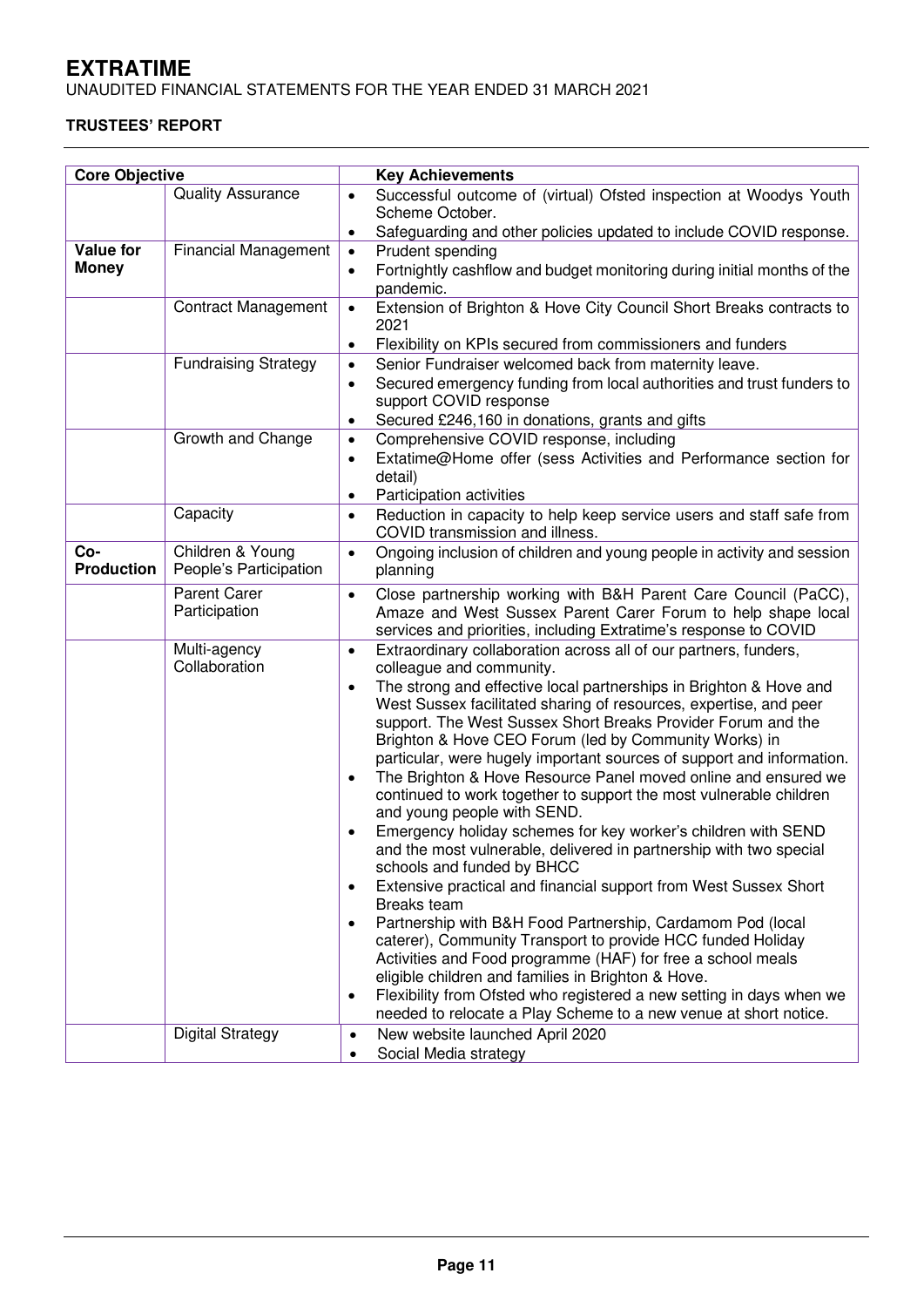# **EXTRATIME**  UNAUDITED FINANCIAL STATEMENTS FOR THE YEAR ENDED 31 MARCH 2021

# **TRUSTEES' REPORT**

#### **Risk review**

In accordance with the Extratime risk management policy, the trustees maintain and regularly review the organisational risk register. The trustees also conduct a full risk assessment to review the major risks to which the charity is exposed and to manage those risks. Although the global pandemic had not been identified by the trustees as a risk prior to February 2020, Extratime trustees successfully managed the risks presented to the charity and the Extratime community by working together with the CEO, the staff team and external partners.

This involved a review of business continuity plans and the introduction of fortnightly virtual trustees meetings to track and manage financial stability and sustainability, the health, safety and well-being of staff and service users, reputational risk and other risk factors.

Throughout, government guidance and local authority advice were carefully followed to help keep everyone in the Extratime community safe and well.

Consistent with the trustees usual practice, internal risks are minimised by the implementation of procedures for authorisation of all transactions and projects and to ensure consistent quality of delivery for all operational aspects of the charitable company. These procedures are periodically reviewed to ensure that they still meet the needs of the charity.

#### **FINANCIAL REVIEW**

Charity income for the year was £668,847 compared to income of £600,253 in 2019-20. Expenditure for the year was £578,199 compared to £711,847 in 2019-20.

The lower expenditure reflects the impact of the pandemic on our ability to run physical services during the year, whilst increased income was a result of a successful year of fundraising and maximising all government support available throughout the year. This has placed Extratime in a stronger financial position as we enter 2021-22 and allowed us to rebuild our unrestricted reserves to a more sustainable level.

#### **Income**

Extratime's diverse funding model includes a mix of funding streams which offer sustainability. This is illustrated in the graphic below.

#### **2020-21 How we raised funds**

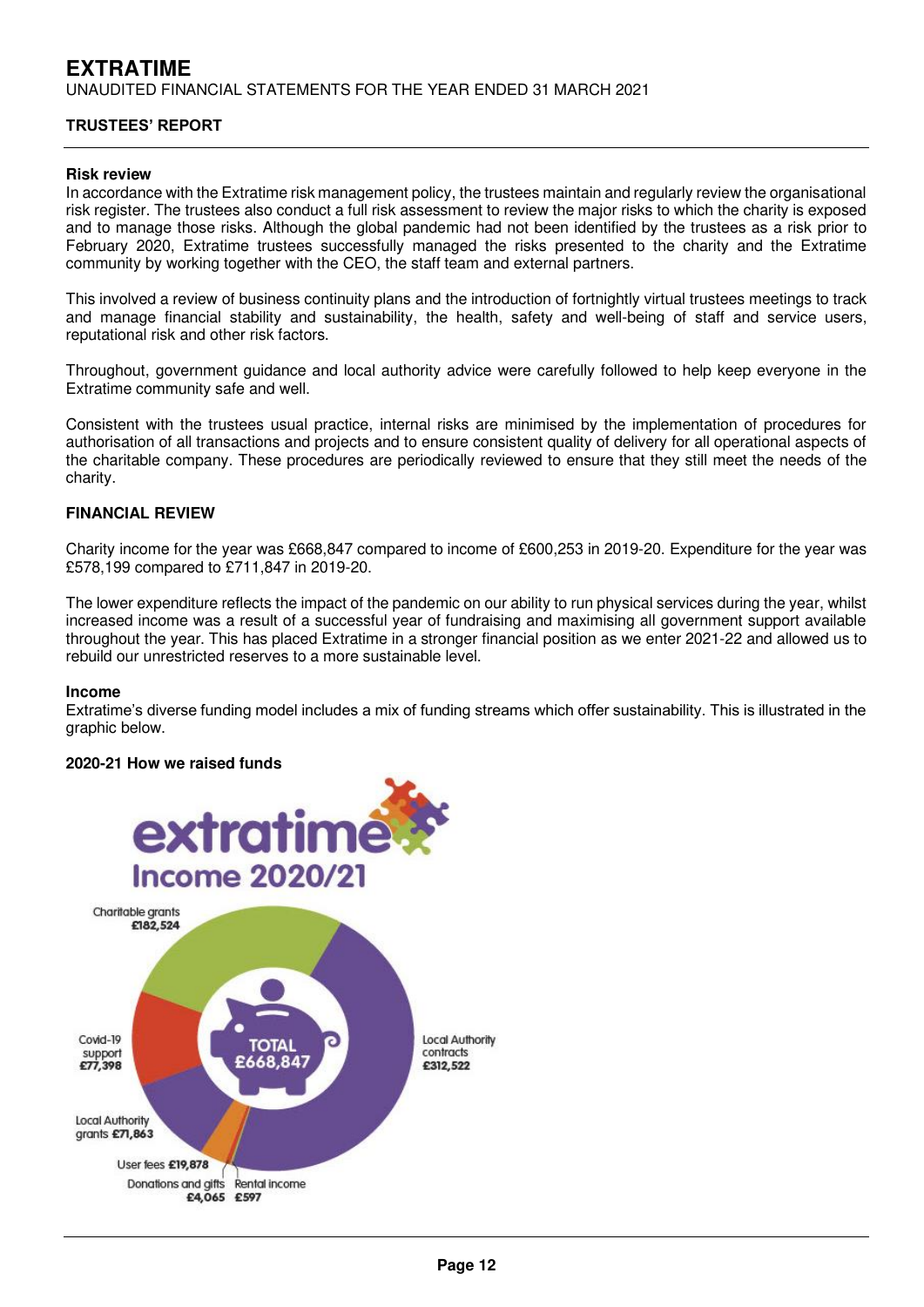# **EXTRATIME**  UNAUDITED FINANCIAL STATEMENTS FOR THE YEAR ENDED 31 MARCH 2021

### **TRUSTEES' REPORT**

#### **Principal funding sources**

As the pie chart above illustrates, our Local Authority contracts were one of our principal sources of income for the charity representing 47% of our income this year. This included contracts with Brighton & Hove City Council (£57,582), YMCA DLG (BHCC) (£163,623) and West Sussex County Council (£78,235) to provide short breaks for families of children with additional needs and disabilities, and a further £13,083 from BHCC to run emergency holiday schemes during lockdown. We are grateful for the flexibility offered by our commissioners which allowed us to pivot services and provide an alternative offer whilst we were unable to run our physical services during lockdown.

Further funding from BHCC includes Youth Grant Programmes (£25,000), Third Sector Investment Programme (£24,863), Sustainability Grant (£15,000) and Youth Review (£2,000). We also received a payment of £5,000 to distribute winter grants to families facing financial hardship in the city.

As you'll see from the chart above, the subsidised fees we charge for Extratime services took a big hit during the year (totalling £19,878 in 2020-21 compared to £91,915 in 2019-20). This was due to the suspension of services during lockdown and lower than usual capacity when services reopened.

Rental income was also affected by the pandemic due to the restrictions. Rental income was just £597 compared to £11,539 in the prior year and £32,000 we had forecast prior to the pandemic.

However, we were extremely fortunate to receive emergency funding to help replace this lost income and support Extratime to cover its core costs and adapt services during the pandemic. This included £77,398 to support venue staff who we were able to place onto the Government Staff Retention Scheme (furlough) to protect jobs and Extratime's sustainability.

We are also enormously grateful for the generosity and flexibility of our Trust and Foundations funders, without whom we could not operate and may not have survived the financial impact of the pandemic. This includes BBC Children in Need (£85,424) whose grants continued to provide a key source of funding this year. Other emergency funding was received from The National Lottery Community Fund Coronavirus Community Support Fund (£50,000), Sussex Community Foundation through the Sussex Crisis Fund (£15,000) and the CAF Coronavirus Emergency Fund (£3,760).

Further support towards our Extratime@Home, alternative offer was received from The Childwick Trust (£10,000), The Ernest Kleinwort Charitable Trust (£2,990) and The 3H Fund (£2,600).

**We extend our sincere appreciation to all of our funders, large and small, including the individuals who support our work through their own fundraising efforts.**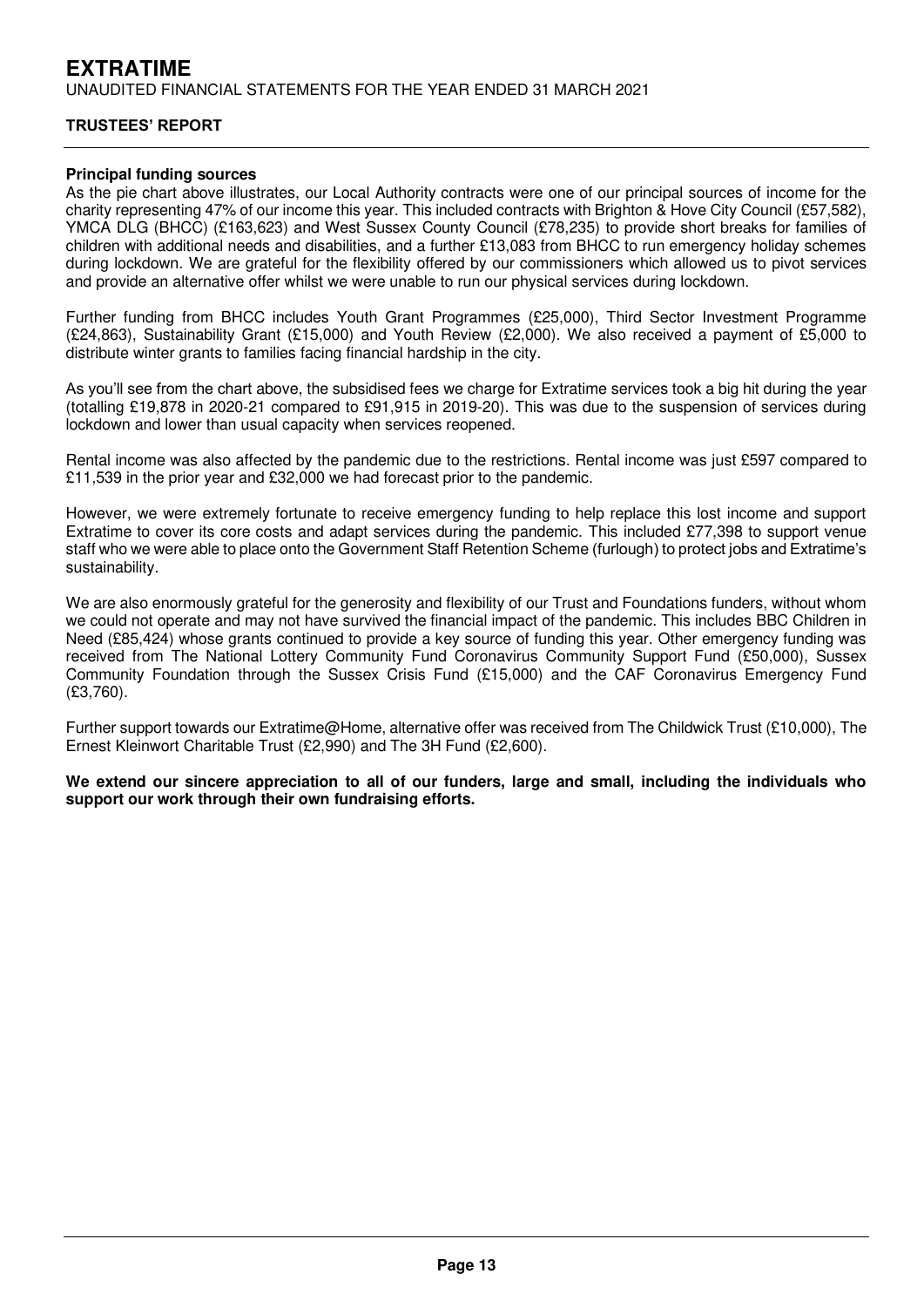UNAUDITED FINANCIAL STATEMENTS FOR THE YEAR ENDED 31 MARCH 2021

# **TRUSTEES' REPORT**

#### **Expenditure 2020-21 Expenditure**



Extratime trustees have continued to oversee the efficient and strategic use of charity resources though. The chart above summarises expenditure. It shows nearly 80% of the overall budget against employment costs and just under half of all spend on the staff who directly support children and young people with the highest needs. Just under a third funded the small core team to lead and manage Extratime, and to safeguard our children, young people and staff. This includes financial management, fundraising and contract management. It also includes key HR personnel who recruit,

train and support up to 100 staff to cover 250 shifts per week during our busiest holiday periods.

## **Reserves policy**

Extratime maintains appropriate financial reserves to meet the charity objectives and to mitigate against risk.

All of the contracts Extratime holds with Brighton & Hove City Council and West Sussex County Council include provision for the local authorities to give reasonable notice of any intention to withdraw funding or seek changes to the existing arrangements. The trustees believe such agreements will provide the time necessary to affect any organisational changes caused by reductions in funding levels.

Nevertheless, the trustees believe it is important they hold as financial reserves the funds necessary to continue the current activities of the charity in the event of a significant drop in funding. If it became necessary, such reserves would also ensure an ordered and proper closing of Extratime. In accordance with good practice and Charity Commission recommendations, the trustees wish to maintain these reserves at a minimum level and therefore review the funds regularly. A regular income from fees provides for the reserve funds.

- In the event of closure of Extratime, the reserve policy will fund:
	- Any redundancy payments due to its employees
	- Support to employees to find alternative employment
	- Terminating service contracts such as office rent and equipment
	- Contingency sum for outstanding liabilities
	- Accountancy, audit and other professional fees.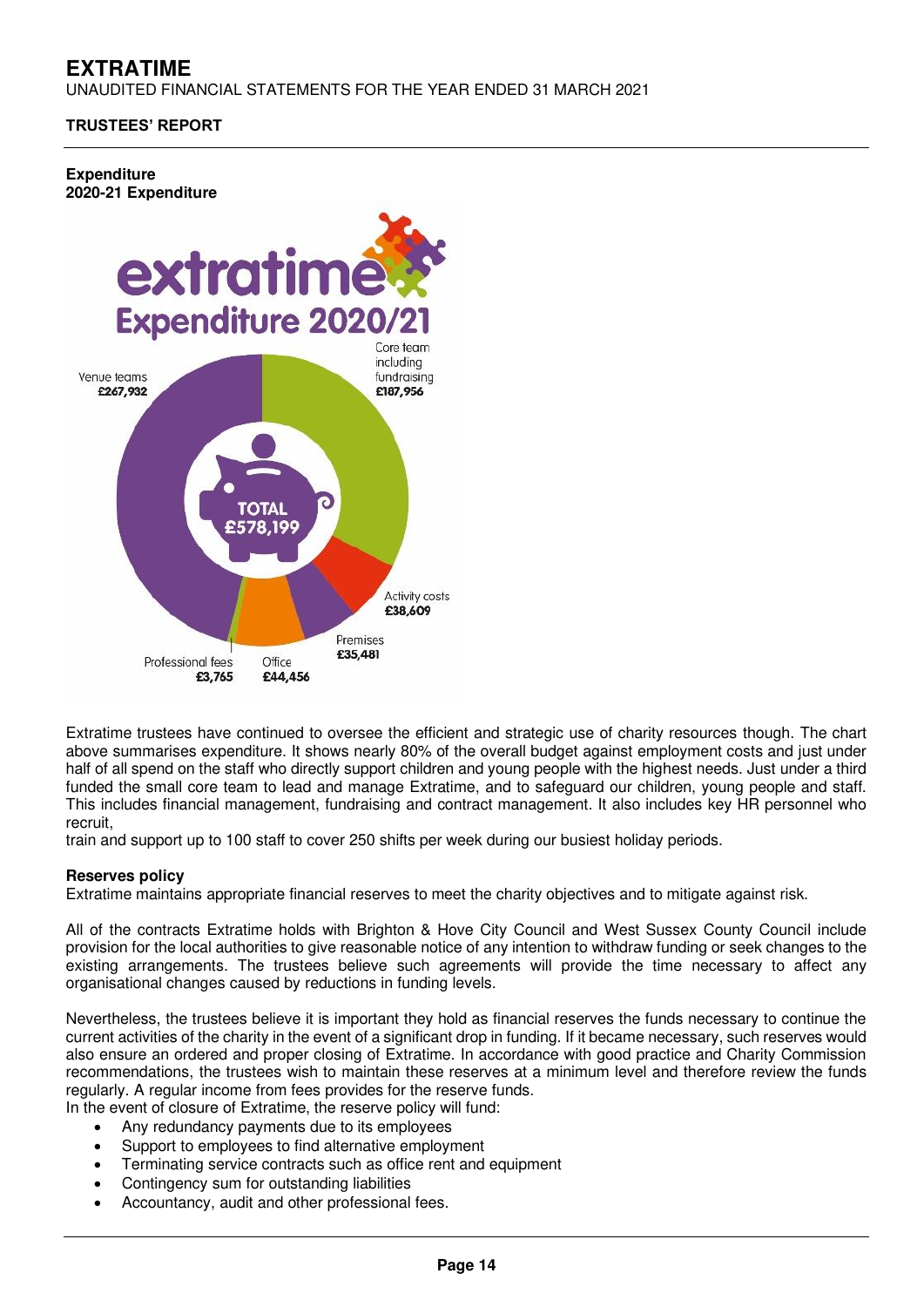At the balance sheet date the total funds amounted to £222,302 with the charity reserves at £177,102, which is an increase on the prior year, and is a result of prudent financial planning and the trustees taking proactive steps to improve the reserves position. £45,000 has been designated for activities in 2021-22.

# **PLANS FOR THE FUTURE**

Looking ahead to 2021-22, there is still a lot of uncertainty around how the pandemic will continue to develop and affect our ability to run services. Regardless of this, we are committed to doing everything we can to provide the support young people with SEND and their families need. We are consolidating the learning of the last year to inform our plans for the year ahead. These include:

- Increasing capacity across all of our clubs and holiday schemes, creating additional places wherever possible to build back up towards pre-Covid levels
- Welcoming regular hirers back to run their activities at Portslade Village Centre, creating a community hub and generating vital income to support the centre's running costs;
- Bringing back our popular Grub Club for young people aged 11-25
- Bringing back our Family Fun Days
- Recruiting a young adult with lived experience of SEND to lead on our Participation and Transition project in partnership with Stay Up Late and Albion in the Community
- Working with Brighton & Hove Parent Carers Council to set up an outreach project which was delayed due to the pandemic
- Securing funding to employ a full-time PMLD Lead to introduce a new quality framework for working with children and young people with Profound and Multiple Learning Disabilities (PMLD)
- Rolling out phase 2 of our digital project to overhaul our internal IT systems and increase efficiency throughout the team

## **STATEMENT OF TRUSTEES' RESPONSIBILITIES**

The trustees (who are also directors of Extratime for the purposes of company law) are responsible for preparing the Trustees' Report and the financial statements in accordance with applicable law and United Kingdom Accounting Standards (United Kingdom Generally Accepted Accounting Practice).

Company law requires the trustees to prepare financial statements for each financial year, which give a true and fair view of the state of affairs of the charitable company and of the incoming resources and application of resources, including the income and expenditure, of the charitable company for that period. In preparing these financial statements, the trustees are required to:

- select suitable accounting policies and then apply them consistently;
- observe the methods and principles in the Charities SORP 2019 (FRS 102);
- make judgements and estimates that are reasonable and prudent;
- state whether applicable UK Accounting Standards have been followed, subject to any material departures disclosed and explained in the financial statements;
- prepare the financial statements on the going concern basis unless it is inappropriate to presume that the charitable company will continue in operation.

The trustees are responsible for keeping adequate accounting records that disclose with reasonable accuracy at any time the financial position of the charitable company and enable them to ensure that the financial statements comply with the Companies Act 2006. They are also responsible for safeguarding the assets of the charitable company and hence for taking reasonable steps for the prevention and detection of fraud and other irregularities.

In so far as the trustees are aware:

- there is no relevant information of which the charitable company's examiner is unaware; and
- the trustees have taken all steps that they ought to have taken to make themselves aware of any relevant information and to establish that the examiner is aware of that information

The trustees are responsible for the maintenance and integrity of the charity and financial information included on the charity's website. Legislation in the United Kingdom governing the preparation and dissemination of financial statements may differ from legislation in other jurisdictions.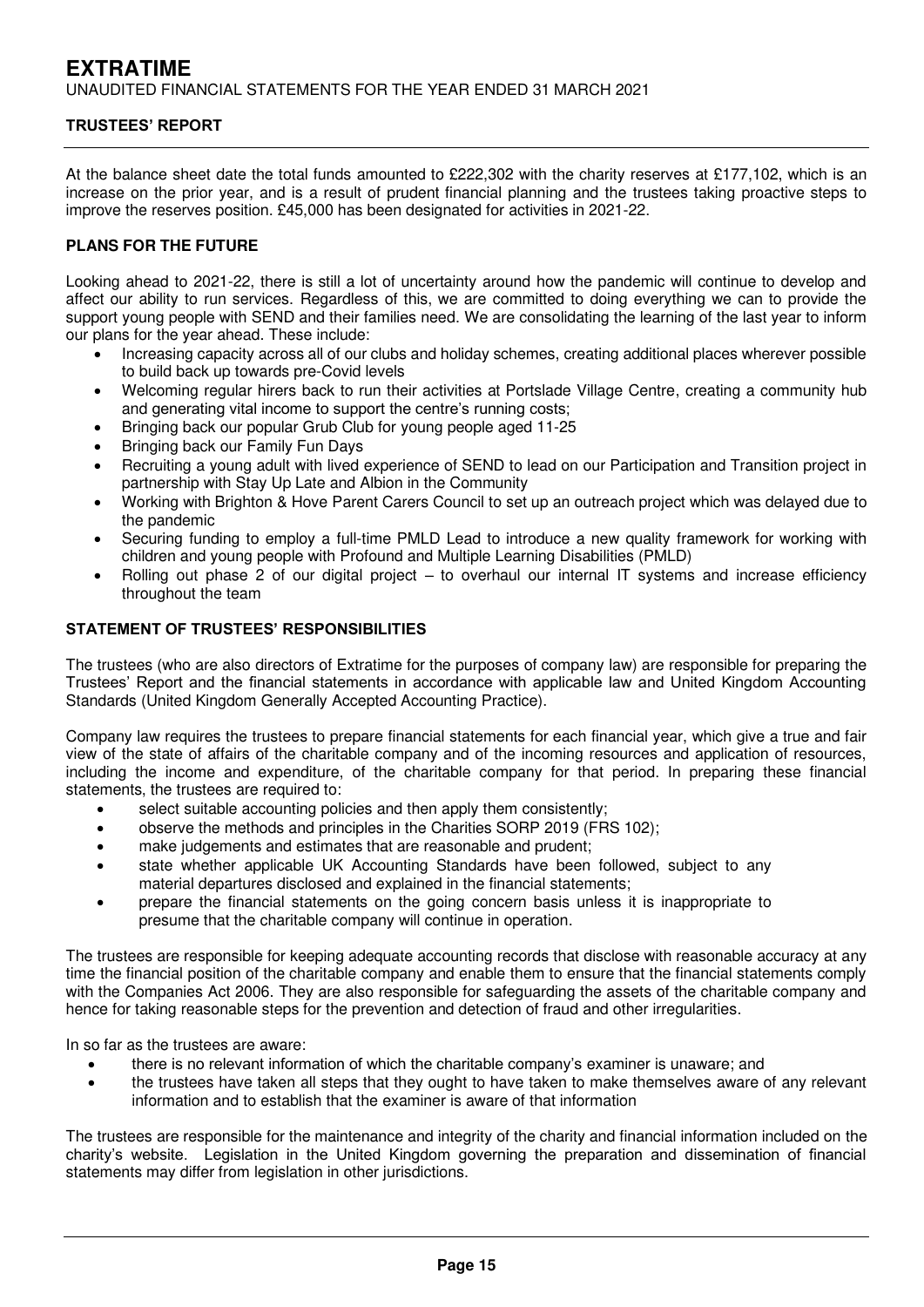## **APPOINTMENT OF INDEPENDENT EXAMINER**

In the period since the year end the trustees reviewed the charity's external scrutiny provision and appointed Blue Spire Limited as the charity's examiner for the year under review.

Blue Spire Limited have expressed their willingness to stand for reappointment and a resolution proposing their reappointment will be put forward at the annual general meeting of the charity.

# **SMALL COMPANIES PROVISIONS**

This report has been prepared in accordance with the small companies regime under the Companies Act 2006.

Approved by the trustees and signed on their behalf.

R Cook Chair

Date 21 December 2021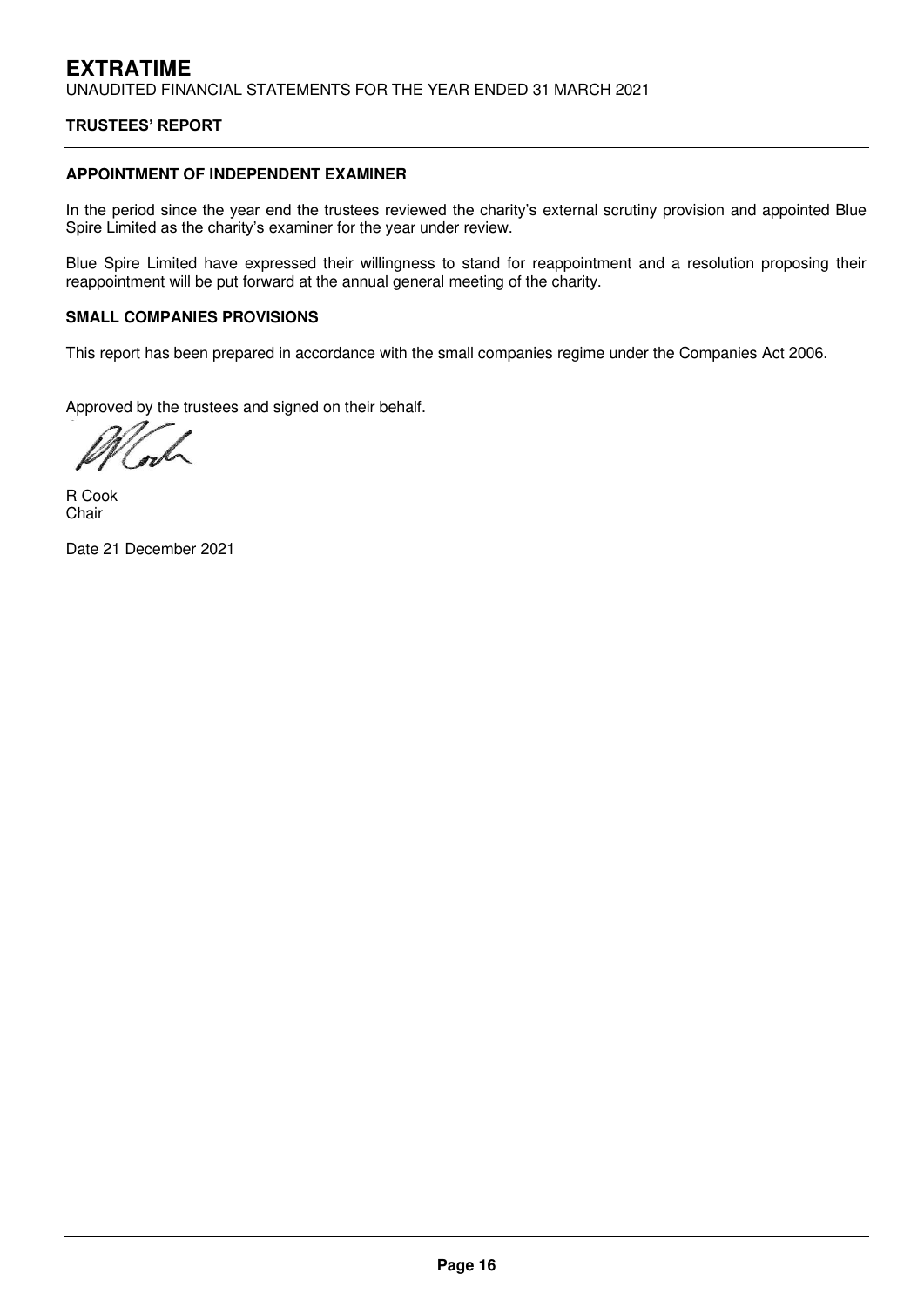## **INDEPENDENT EXAMINER'S REPORT**

#### **Independent Examiner's Report to the Trustees of Extratime**

I report to the charity trustees on my examination of the accounts of the company for the year ended 31 March 2021 which are set out on pages 18 to 29.

#### **Responsibilities and basis of report**

As the charity trustees of the company (and also its directors for the purposes of company law) you are responsible for the preparation of the accounts in accordance with the requirements of the Companies Act 2006 ('the 2006 Act').

Having satisfied myself that the accounts of the company are not required to be audited under Part 16 of the 2006 Act and are eligible for independent examination, I report in respect of my examination of your company's accounts as carried out under section 145 of the Charities Act 2011 ('the 2011 Act'). In carrying out my examination I have followed the Directions given by the Charity Commission under section 145(5)(b) of the 2011 Act.

#### **Independent examiner's statement**

Since the company's gross income exceeded £250,000 your examiner must be a member of a body listed in section 145 of the 2011 Act. I confirm that I am qualified to undertake the examination because I am a member of the Institute of Chartered Accountants in England and Wales, which is one of the listed bodies.

I have completed my examination. I confirm that no matters have come to my attention in connection with the examination giving me cause to believe that in any material respect:

- 1. accounting records were not kept in respect of the company as required by section 386 of the 2006 Act; or 2. the accounts do not accord with those records: or
- 2. the accounts do not accord with those records; or 3. the accounts do not comply with the accounting
- the accounts do not comply with the accounting requirements of section 396 of the 2006 Act other than any requirement that the accounts give a 'true and fair view' which is not a matter considered as part of an independent examination; or
- 4. the accounts have not been prepared in accordance with the methods and principles of the Statement of Recommended Practice for accounting and reporting by charities applicable to charities preparing their accounts in accordance with the Financial Reporting Standard applicable in the UK and Republic of Ireland (FRS 102).

I have no concerns and have come across no other matters in connection with the examination to which attention should be drawn in this report in order to enable a proper understanding of the accounts to be reached.

Geoffrey Frost BSc(Hons) FCA Blue Spire Limited Cawley Priory South Pallant **Chichester** West Sussex PO19 1SY

Date 22 December 2021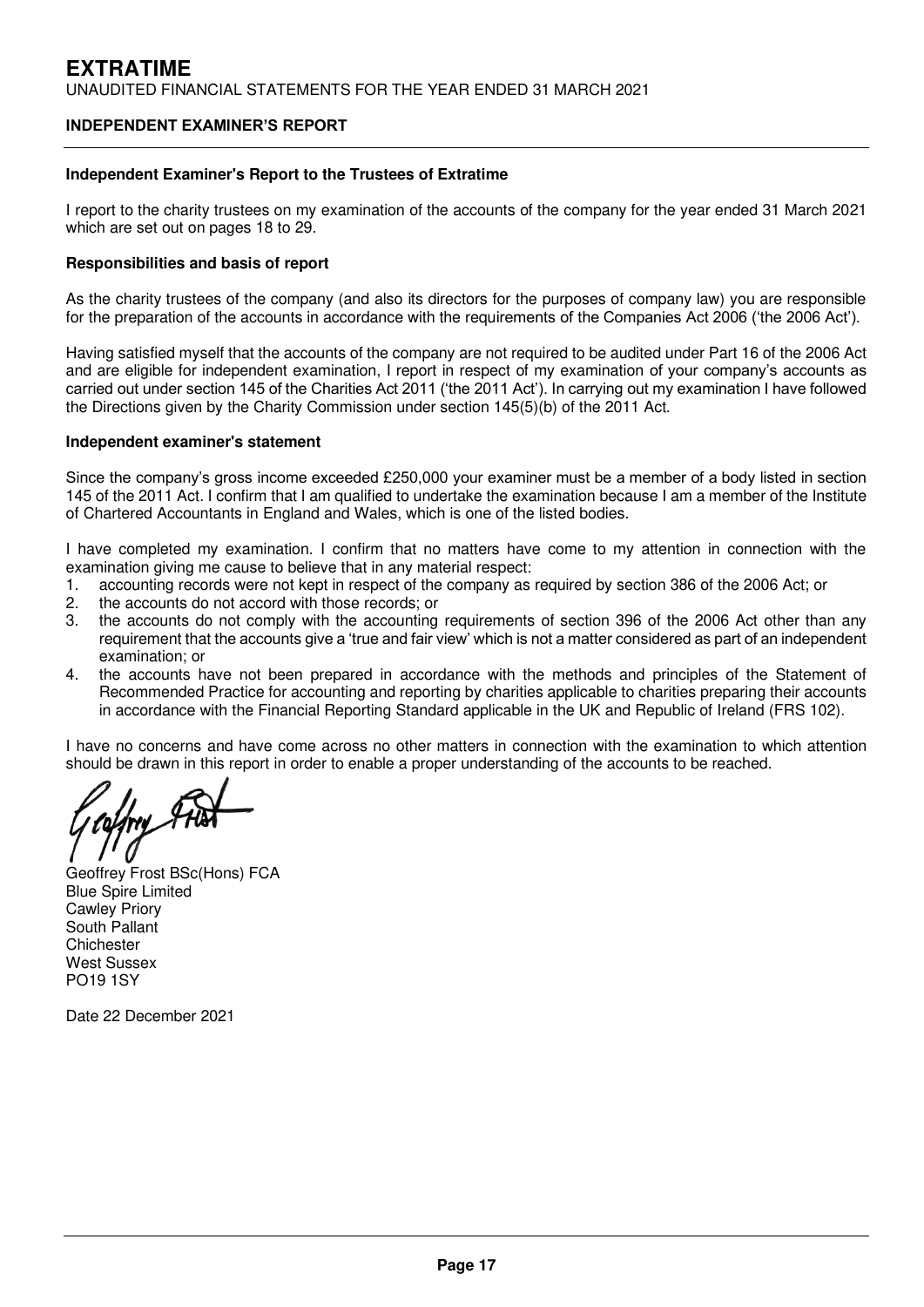UNAUDITED FINANCIAL STATEMENTS FOR THE YEAR ENDED 31 MARCH 2021

# **STATEMENT OF FINANCIAL ACTIVITIES (INCLUDING INCOME AND EXPENDITURE ACCOUNT)**

|                                          | <b>Note</b>             | <b>Unrestricted</b><br><b>Funds</b><br>£ | <b>Restricted</b><br><b>Funds</b><br>£ | 2021<br><b>Total</b><br><b>Funds</b><br>£ | 2020<br><b>Total</b><br><b>Funds</b><br>£ |
|------------------------------------------|-------------------------|------------------------------------------|----------------------------------------|-------------------------------------------|-------------------------------------------|
| <b>INCOME AND ENDOWMENTS FROM:</b>       |                         |                                          |                                        |                                           |                                           |
| Donations and legacies                   | 1                       | 4,065                                    |                                        | 4,065                                     | 26,179                                    |
| Other trading activities - rental income |                         | 597                                      |                                        | 597                                       | 11,539                                    |
| Charitable activities                    | $\overline{\mathbf{2}}$ | 56,741                                   | 530,047                                | 586,788                                   | 550,801                                   |
| Other - COVID-19 support                 |                         | 77,398                                   |                                        | 77,398                                    | 11,734                                    |
| <b>Total income and endowments</b>       |                         | 138,801                                  | 530,047                                | 668,848                                   | 600,253                                   |
| <b>EXPENDITURE ON:</b>                   |                         |                                          |                                        |                                           |                                           |
| Raising funds                            | 3                       | 38,612                                   |                                        | 38,612                                    | 41,138                                    |
| Charitable activities                    | 4                       | 8,537                                    | 531,051                                | 539,588                                   | 670,709                                   |
| <b>Total expenditure</b>                 |                         | 47,149                                   | 531,051                                | 578,200                                   | 711,847                                   |
| Net Income/(expenditure)                 |                         | 91,652                                   | (1,004)                                | 90,648                                    | (111, 594)                                |
| Transfers between funds                  |                         |                                          |                                        |                                           |                                           |
| Net movement in funds                    |                         | 91,652                                   | (1,004)                                | 90,648                                    | (111, 594)                                |
| <b>RECONCILIATION OF FUNDS</b>           |                         |                                          |                                        |                                           |                                           |
| Total funds brought forward              | 13                      | 130,650                                  | 1,004                                  | 131,654                                   | 243,248                                   |
| <b>Total funds carried forward</b>       | 13                      | 222,302                                  | $\overline{\phantom{0}}$               | 222,302                                   | 131,654                                   |

The charity has no recognised gains or losses other than those dealt with in the statement of financial activities. None of the charity's activities were acquired or discontinued during the above two financial years.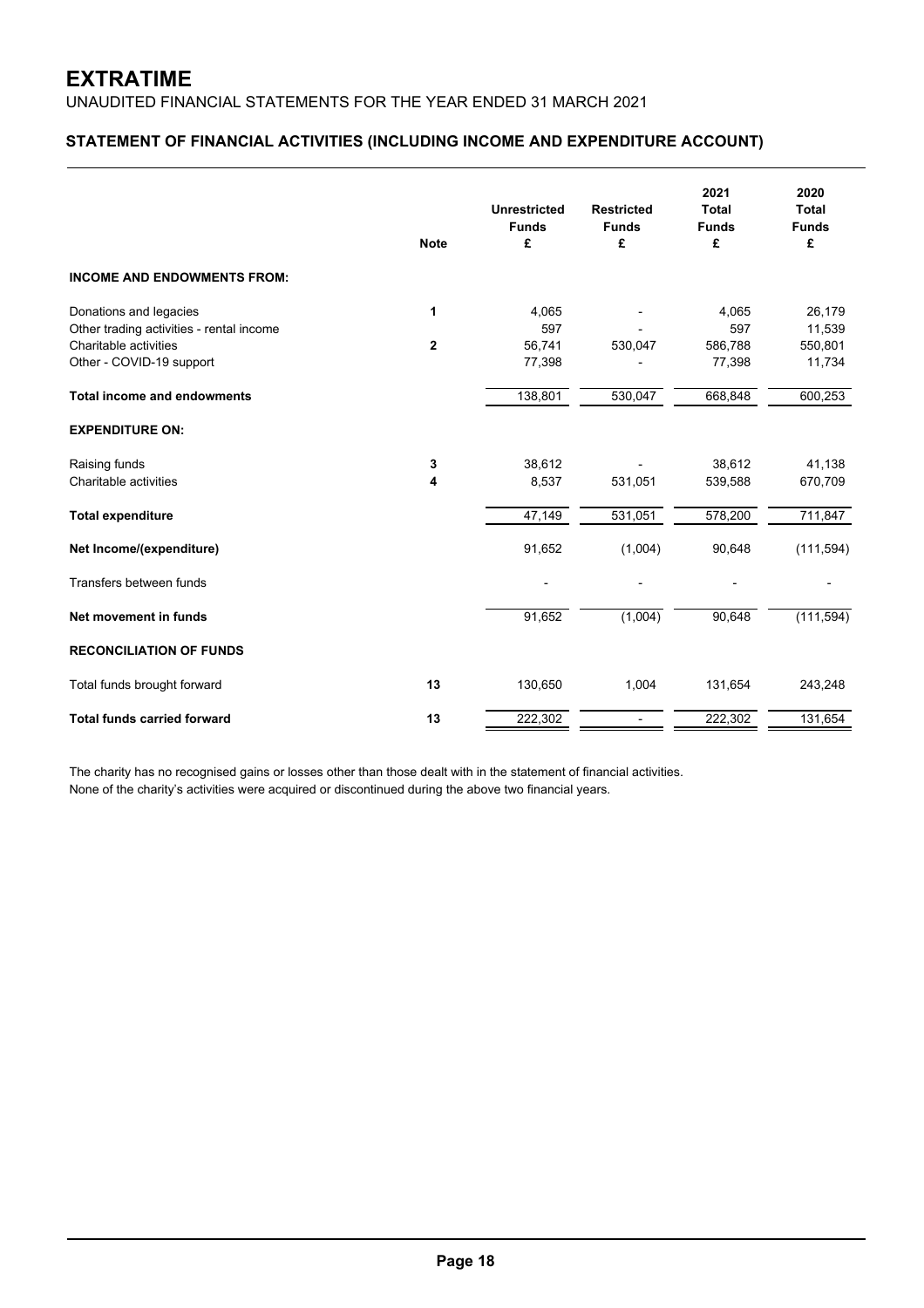UNAUDITED FINANCIAL STATEMENTS FOR THE YEAR ENDED 31 MARCH 2021

# **BALANCE SHEET AS AT 31 MARCH 2021**

|                                                |             |         | 2021    |         | 2020    |  |
|------------------------------------------------|-------------|---------|---------|---------|---------|--|
|                                                | <b>Note</b> | £       | £       | £       | £       |  |
| <b>FIXED ASSETS</b>                            |             |         |         |         |         |  |
| Tangible fixed assets                          | 9           |         | 200     |         | 260     |  |
| <b>CURRENT ASSETS</b>                          |             |         |         |         |         |  |
| <b>Debtors</b>                                 | 10          | 7,140   |         | 25,528  |         |  |
| Cash at hand and in bank                       |             | 283,368 |         | 123,197 |         |  |
| <b>Total current assets</b>                    |             | 290,508 |         | 148,725 |         |  |
| <b>CURRENT LIABILITIES</b>                     |             |         |         |         |         |  |
| Creditors: amounts falling due within one year | 11          | 68,406  |         | 17,331  |         |  |
| Net current assets/(liabilities)               |             |         | 222,102 |         | 131,394 |  |
| Net assets/(liabilities)                       |             |         | 222,302 |         | 131,654 |  |
|                                                |             |         |         |         |         |  |
| THE FUNDS OF THE CHARITY                       |             |         |         |         |         |  |
| <b>Restricted funds</b>                        | 13          |         |         |         | 1,004   |  |
| Unrestricted funds                             | 13          |         | 222,302 |         | 130,650 |  |
| <b>Total charity funds</b>                     |             |         | 222,302 |         | 131,654 |  |

For the year ending 31 March 2021 the company was entitled to exemption from audit under section 477 of the Companies Act 2006 relating to small companies.

Directors' responsibilities:

- The members have not required the company to obtain an audit of its accounts for the year in question in accordance with section 476;

 records and the preparation of accounts. - The directors acknowledge their responsibilities for complying with the requirements of the Act with respect to accounting

These accounts have been prepared in accordance with the provisions applicable to companies subject to the small companies' regime.

The notes on pages 23 to 29 form part of the financial statements

Approved by the trustees and signed on their behalf

R Cook Chair

Date 21 December 2021

Extratime Registered charity no.: 1116203 Registered company no.: 04514110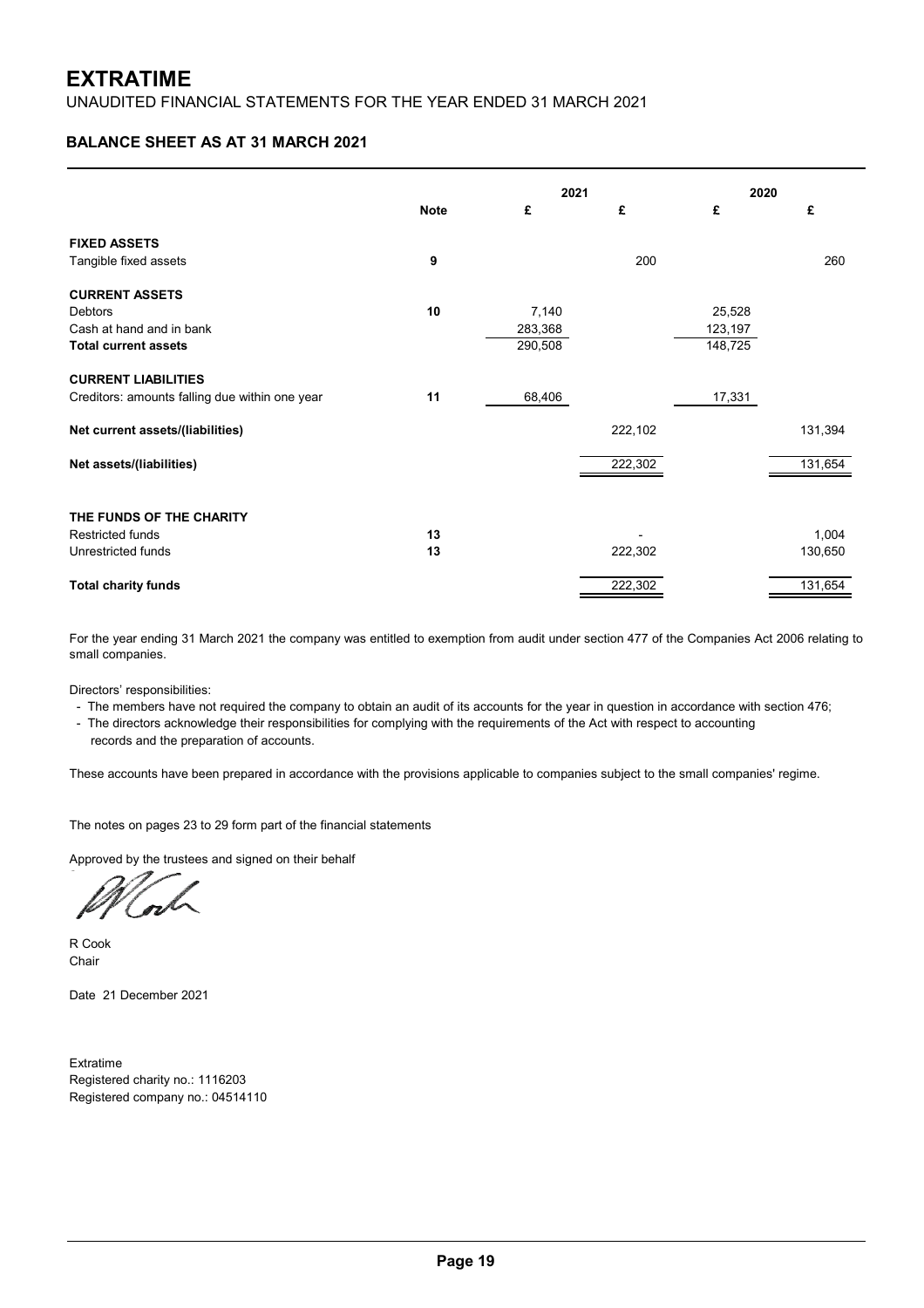UNAUDITED FINANCIAL STATEMENTS FOR THE YEAR ENDED 31 MARCH 2021

# **STATEMENT OF CASH FLOWS**

|                                                                              | <b>Note</b> | £ | 2021<br>£ | 2020<br>£ | £          |
|------------------------------------------------------------------------------|-------------|---|-----------|-----------|------------|
|                                                                              |             |   |           |           |            |
| Net cash flow from operating activities (see below)                          |             |   | 160,171   |           | (104, 841) |
| Cash flow from investing activities                                          |             |   |           |           |            |
| Purchase of tangible fixed assets<br>Net cash flow from investing activities |             |   |           |           |            |
| Net increase/(decrease) in cash and cash equivalents                         |             |   | 160,171   |           | (104, 841) |
| Cash and cash equivalents at 1 April 2020                                    |             |   | 123,197   |           | 228,038    |
| Cash and cash equivalents at 31 March 2021                                   |             |   | 283,368   |           | 123,197    |
|                                                                              |             |   |           |           |            |
| Cash and cash equivalents consist of:                                        |             |   |           |           |            |
| Cash at bank and in hand                                                     |             |   | 283,368   |           | 123,197    |
| Cash and cash equivalents at 31 March 2021                                   |             |   | 283,368   |           | 123,197    |

# **Reconciliation of net income to net cash flow from operating activities**

|                                                      | 2021   |         | 2020      |            |
|------------------------------------------------------|--------|---------|-----------|------------|
|                                                      | £      | £       | £         | £          |
| Net income for the period                            |        | 90,648  |           | (111, 594) |
| Adjusted for:                                        |        |         |           |            |
| Depreciation and impairment of tangible fixed assets | 60     |         | 86        |            |
| Decrease/(increase) in debtors                       | 18,388 |         | 35,907    |            |
| Increase/(decrease) in creditors                     | 51,075 |         | (29, 240) |            |
|                                                      |        | 69,523  |           | 6,753      |
|                                                      |        | 160,171 |           | (104, 841) |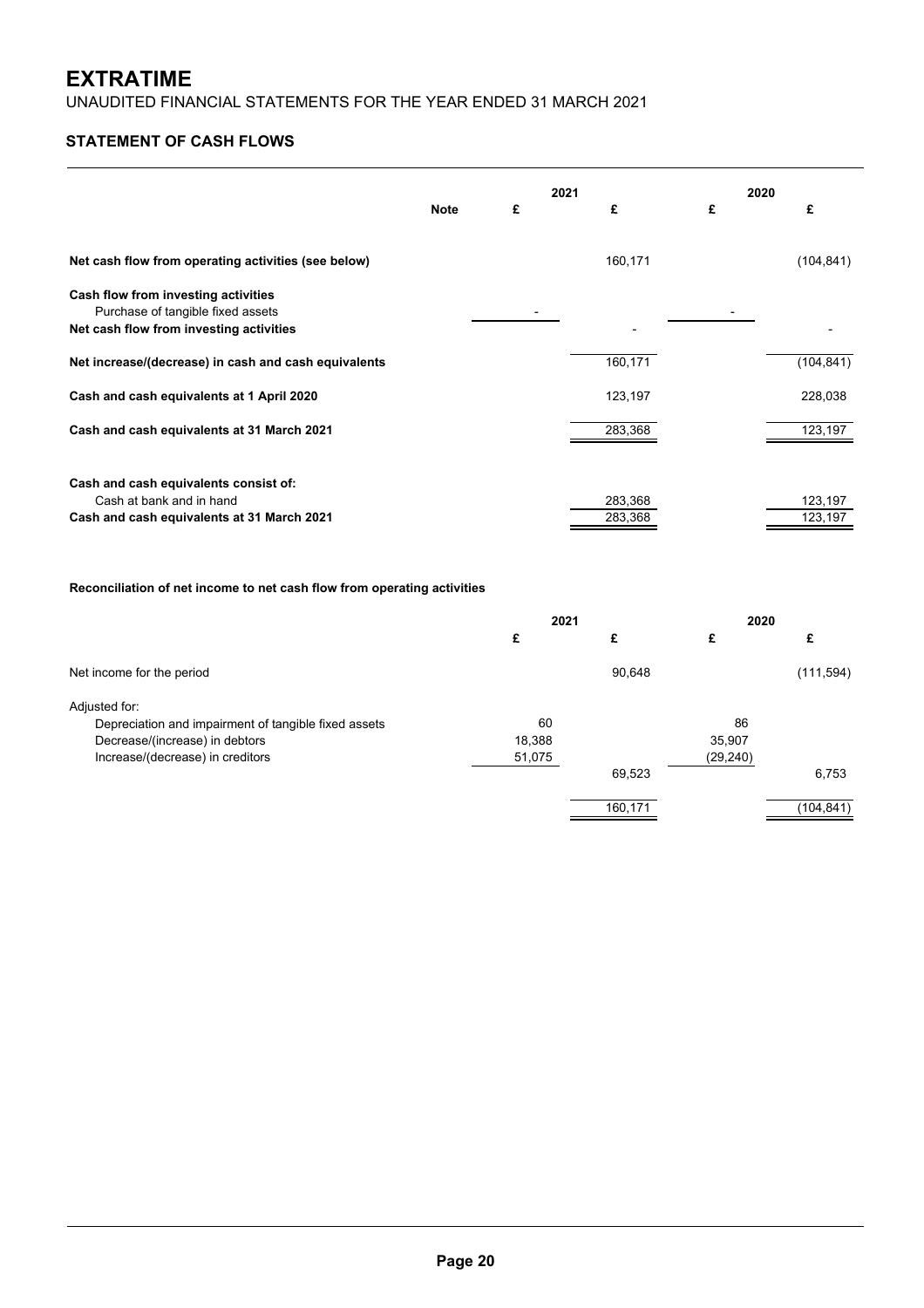## **ACCOUNTING POLICIES**

#### **General information and basis of the financial statements**

Extratime is an incorporated charity, limited by guarantee, in England. In the event of the charity being wound up, the liability in respect of the guarantee is limited to £1 per member of the charity. The address of the registered office is given in the charity information on page 1 of these financial statements. The nature of the charity's operations and principal activities are given in the trustees' report.

The charity constitutes a public benefit entity as defined by FRS 102. The financial statements have been prepared in accordance with Accounting and Reporting by Charities: Statement of Recommended Practice applicable to charities preparing their accounts in accordance with the Financial Reporting Standard applicable in the UK and Republic of Ireland issued in October 2019, the Financial Reporting Standard applicable in the United Kingdom and Republic of Ireland (FRS 102), the Charities Act 2011, the Companies Act 2006 and UK Generally Accepted Accounting Practice.

The financial statements are prepared on a going concern basis under the historical cost convention, modified to include certain items at fair value. The financial statements are presented in sterling which is the functional currency of the charity and rounded to the nearest £.

The significant accounting policies applied in the preparation of these financial statements are set out below. These policies have been consistently applied to all years presented unless otherwise stated.

#### **Income recognition**

All incoming resources are included in the Statement of Financial Activities (SoFA) when the Charity is legally entitled to the income after any performance conditions have been met, the amount can be measured reliably and it is probable that the income will be received.

For donations to be recognised the Charity will have been notified of the amounts and the settlement date in writing. If there are conditions attached to the donation and this requires a level of performance before entitlement can be obtained then income is deferred until those conditions are fully met or the fulfilment of those conditions is within the control of the Charity and it is probable that they will be fulfilled.

Income from charitable activities comprises grants awarded for activities undertaken by the charity's project partners. Grants are credited to the Statement of Financial Activities in the year in which they are receivable unless a grant is subject to donor imposed conditions that specify the time period in which the expenditure of the resources can take place; in which case they are deferred.

Investment income is earned through holding assets for investment purposes such as shares and cash deposits. It includes dividends and interest. Where it is not practicable to identify investment management costs incurred within a scheme with reasonable accuracy the investment income is reported net of these costs. It is included when the amount can be measured reliably. Interest income is recognised using the effective interest method and dividend income is recognised as the Charity's right to receive payment is established.

#### **Expenditure recognition**

All expenditure is accounted for on an accruals basis and has been classified under headings that aggregate all costs related to the category. Expenditure is recognised where there is a legal or constructive obligation to make payments to third parties, it is probable that the settlement will be required and the amount of the obligation can be measured reliably. It is categorised under the following expenditure headings:

- Raising funds; these include wages and other costs incurred in the pursuance of funding to support the charity's activities
- Charitable activities; these include all costs directly incurred in the furtherence of the charity's objects with support and governance costs

Support and governance costs are those that assist the work of the charity but do not directly represent charitable activities. They are incurred directly in support of expenditure on the objects of the charity. Governance costs are those incurred in the governance of the charity and primarily associated with the constitution and statutory requirements.

#### **VAT**

The charity is not registered for VAT and is unable to recover VAT incurred. On this basis costs are recorded inclusive of VAT within the SOFA.

#### **Taxation**

The charity is considered to pass the tests set out in sections 466 to 493 Corporation Tax Act 2010 (CTA 2010), as such no income tax is payable on the charity's activities.

#### **Employee benefits**

When employees have rendered service to the Charity, short-term employee benefits to which the employees are entitled are recognised at the undiscounted amount expected to be paid in exchange for that service.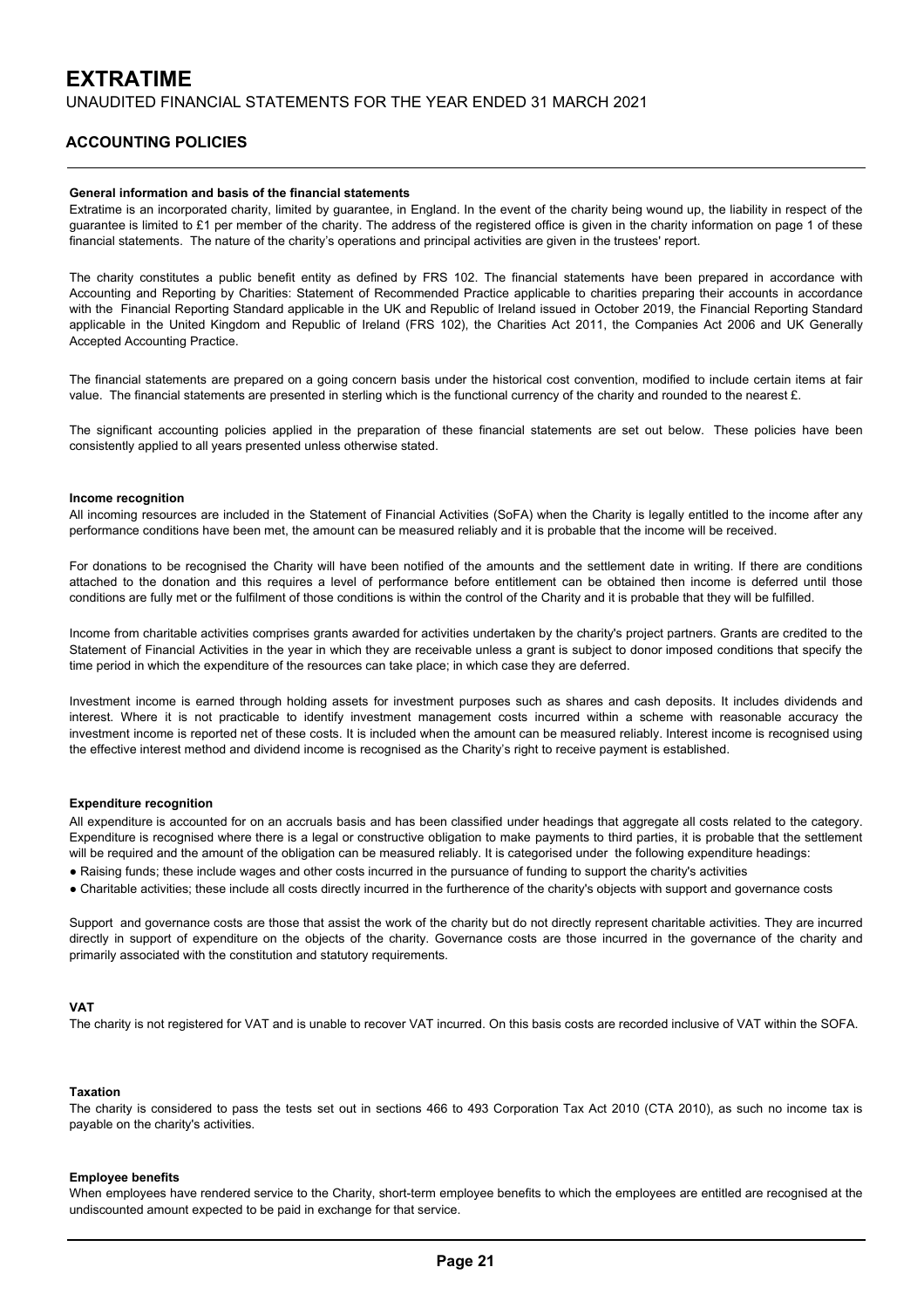UNAUDITED FINANCIAL STATEMENTS FOR THE YEAR ENDED 31 MARCH 2021

# **ACCOUNTING POLICIES**

#### **Pension costs**

The charity operates a defined contribution pension scheme. Contributions to the scheme are charged to the statement of financial activities on a payable basis.

#### **Fixed Assets Policy Notes**

Tangible fixed assets are stated at cost less accumulated depreciation and accumulated impairment losses. Cost includes costs directly attributable to making the asset capable of operating as intended.

Depreciation is provided on all tangible fixed assets, at rates calculated to write off the cost, less estimated residual value, of each asset on a systematic basis over its expected useful life as follows:

| Computers              | 25% reducing balance |
|------------------------|----------------------|
| Equipment              | 25% reducing balance |
| Furniture and fittings | 25% reducing balance |
| Motor vehicles         | 25% reducing balance |

#### **Debtors receivable and creditors payable within one year**

Debtors and creditors with no stated interest rate and receivable or payable within one year are recorded at transaction price. Any losses arising from impairment are recognised in expenditure.

#### **Cash and cash equivalents**

Cash and cash equivalents comprise cash at bank that is subject to an insignificant risk of change in value.

#### **Funds Structure Policy Notes**

General funds are unrestricted funds which are available for use at the discretion of the trustees in furtherance of the general objectives of the charity and which have not been designated for other purposes.

Designated funds comprise unrestricted funds that have been set aside by the trustees for particular purposes. The aim and use of each designated fund is set out in the notes to the financial statements.

Restricted funds are funds which are to be used in accordance with specific restrictions imposed by donors or raised by the charity for particular purposes. The cost of raising and administering such funds is charged against the specific fund. The aim and use of each restricted fund are set out in the notes to the financial statements.

#### **Going concern**

The financial statements have been prepared on a going concern basis as the Trustees believe that no material uncertainties exist. The Trustees have considered the level of funds held and the expected level of income and expenditure for 12 months from authorising these financial statements. The budgeted income and expenditure is sufficient with the level of reserves for the charity to be able to continue as a going concern.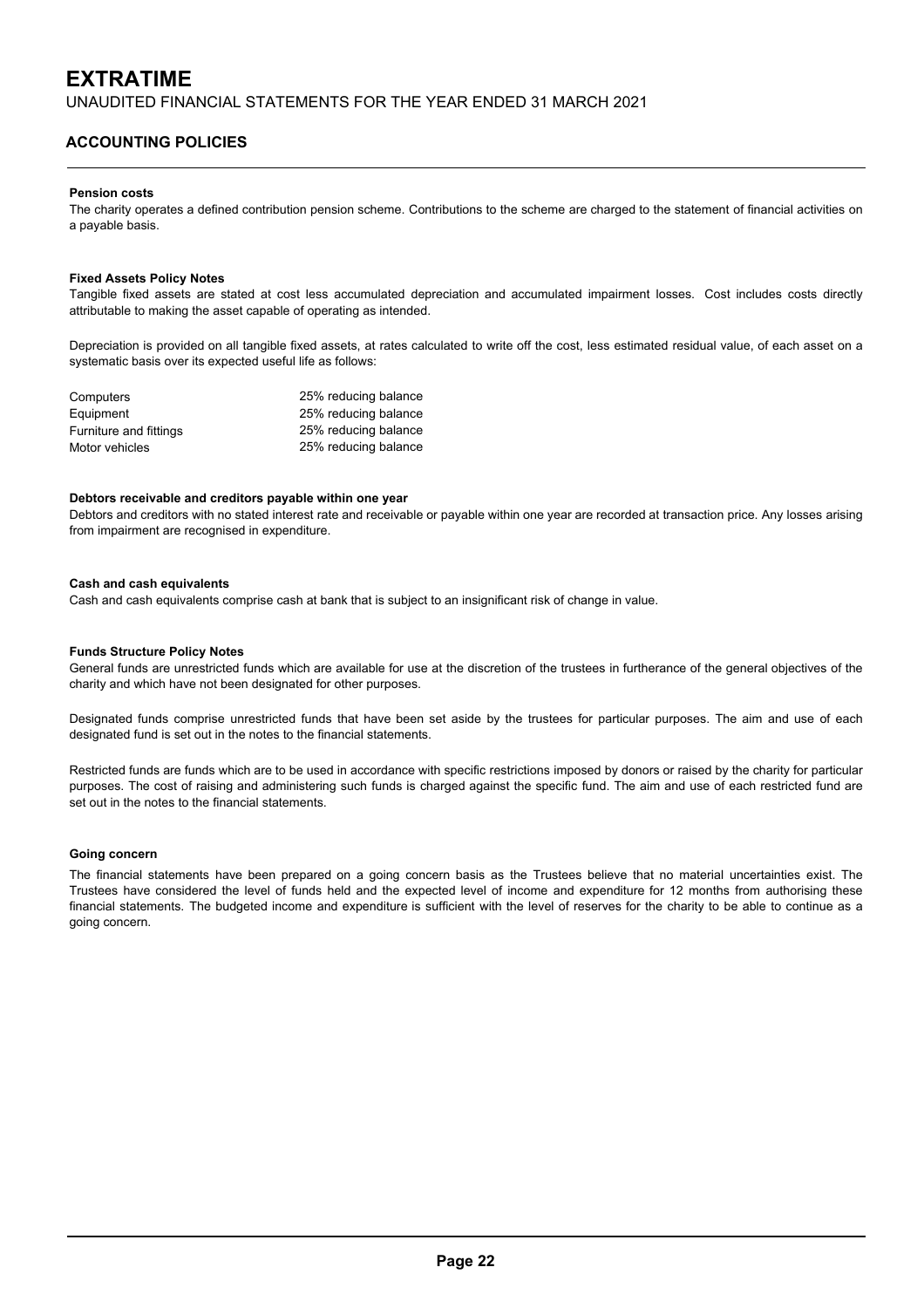UNAUDITED FINANCIAL STATEMENTS FOR THE YEAR ENDED 31 MARCH 2021

# **NOTES TO THE FINANCIAL STATEMENTS**

#### **1. Donations and legacies**

| .         | <b>Unrestricted</b><br><b>Funds</b> | <b>Restricted</b><br><b>Funds</b> | 2021<br>Total<br><b>Funds</b> | <b>Unrestricted</b><br>Funds | <b>Restricted</b><br><b>Funds</b> | 2020<br><b>Total</b><br><b>Funds</b> |
|-----------|-------------------------------------|-----------------------------------|-------------------------------|------------------------------|-----------------------------------|--------------------------------------|
| Donations | 4.065                               | $\overline{\phantom{0}}$          | 4.065                         | 19.219                       | 6,960                             | 26,179                               |
|           | 4,065                               | -                                 | 4.065                         | 19.219                       | 6,960                             | 26,179                               |

#### **2. Income from charitable activities**

|                                          | 2021                |                          |                |                          |                   | 2020           |  |
|------------------------------------------|---------------------|--------------------------|----------------|--------------------------|-------------------|----------------|--|
|                                          | <b>Unrestricted</b> | <b>Restricted</b>        | Total          | <b>Unrestricted</b>      | <b>Restricted</b> | Total          |  |
|                                          | <b>Funds</b>        | <b>Funds</b>             | <b>Funds</b>   | <b>Funds</b>             | <b>Funds</b>      | Funds          |  |
|                                          | £                   | £                        | £              | £                        | £                 | £              |  |
| User fees $1$                            | 19,878              |                          | 19,878         | 91,915                   |                   | 91,915         |  |
| <b>BHCC Short Breaks Contract (Play)</b> |                     | 57,582                   | 57,582         |                          | 57,582            | 57,582         |  |
| <b>BHCC Covid-19 Holiday Schemes</b>     |                     | 13,083                   | 13,083         |                          |                   | $\overline{a}$ |  |
| BHCC / YMCA DLG (Youth)                  |                     | 163,623                  | 163,623        |                          | 163,623           | 163,623        |  |
| <b>BHCC Youth Grant Programme</b>        |                     | 25,000                   | 25,000         |                          | 19,000            | 19,000         |  |
| <b>BHCC Youth Led Grant 2018</b>         |                     |                          |                |                          | 1,823             | 1,823          |  |
| <b>BHCC Youth Led Grant</b>              |                     |                          |                |                          | 6,497             | 6,497          |  |
| WSCC Cat 1 Family Fun Days               |                     | 13,835                   | 13,835         |                          | 10,000            | 10,000         |  |
| <b>WSCC Cat 2 Short Breaks</b>           |                     | 64,400                   | 64,400         |                          | 60,000            | 60,000         |  |
| WSCC Short Breaks 18-25                  |                     |                          | $\overline{a}$ |                          | 12,347            | 12,347         |  |
| <b>BHCC TSIP</b>                         | 22,217              |                          | 22,217         | 10,000                   |                   | 10,000         |  |
| <b>BHCC TSIP Amaze COP</b>               | 2,646               |                          | 2,646          |                          |                   |                |  |
| <b>BHCC Winter Grant</b>                 | 5,000               |                          | 5,000          |                          |                   |                |  |
| <b>BHCC Youth Review</b>                 | 2,000               |                          | 2,000          |                          |                   |                |  |
| <b>BHCC Sustainability Grant</b>         |                     | 15,000                   | 15,000         |                          | 15,000            | 15,000         |  |
| 3H Fund                                  |                     | 2,600                    | 2,600          |                          |                   |                |  |
| <b>Adur Community Grants</b>             |                     |                          |                | 4,769                    |                   | 4,769          |  |
| Argus Appeal                             |                     |                          |                | 1,500                    |                   | 1,500          |  |
| Awars for All                            |                     |                          |                | 9,885                    |                   | 9,885          |  |
| <b>Blessed Virgin Mary</b>               |                     |                          |                | 3,000                    |                   | 3,000          |  |
| <b>CAF Fund</b>                          |                     | 3,760                    | 3,760          | $\blacksquare$           |                   |                |  |
| Children In Need                         |                     | 85,424                   | 85,424         |                          | 40,424            | 40,424         |  |
| <b>Childwick Trust</b>                   |                     | 10,000                   | 10,000         |                          |                   |                |  |
| <b>Edward Gostling</b>                   | 5,000               |                          | 5,000          |                          |                   |                |  |
| <b>February Foundation</b>               |                     | 5,000                    | 5,000          | 3,000                    |                   | 3,000          |  |
| Global Make Some Noise                   |                     |                          |                |                          | 4,136             | 4,136          |  |
| Hove Portslade Aid in Sickness           |                     |                          |                |                          | 6,000             | 6,000          |  |
| <b>Ernest Kleinwort</b>                  |                     | 2,990                    | 2,990          | 5,000                    |                   | 5,000          |  |
| <b>Hayes Foundation</b>                  |                     | $\overline{\phantom{0}}$ |                | 5,000                    |                   | 5,000          |  |
| National Lottery - Covid-19              |                     | 50,000                   | 50,000         | $\overline{\phantom{a}}$ |                   |                |  |
| <b>Sussex Community Foundation</b>       |                     | 15,000                   | 15,000         | 5,000                    |                   | 5,000          |  |
| Tesco - Bags for Help                    |                     |                          |                | 2,000                    |                   | 2,000          |  |
| <b>Trust for Developing Community</b>    |                     | 2,750                    | 2,750          |                          | 2,750             | 2,750          |  |
| Other grants                             |                     |                          |                | 200                      |                   | 200            |  |
| <b>Chalk Cliff Trust</b>                 |                     |                          |                | 3,000                    |                   | 3,000          |  |
| <b>Edward Gosling</b>                    |                     |                          |                | 5,000                    |                   | 5,000          |  |
| Other income from charitable activities  |                     |                          |                | 2,350                    |                   | 2,350          |  |
|                                          | 56,741              | 530,047                  | 586,788        | 151,619                  | 399,182           | 550,801        |  |

<sup>1</sup> Individual contributions from parents, carers and local authority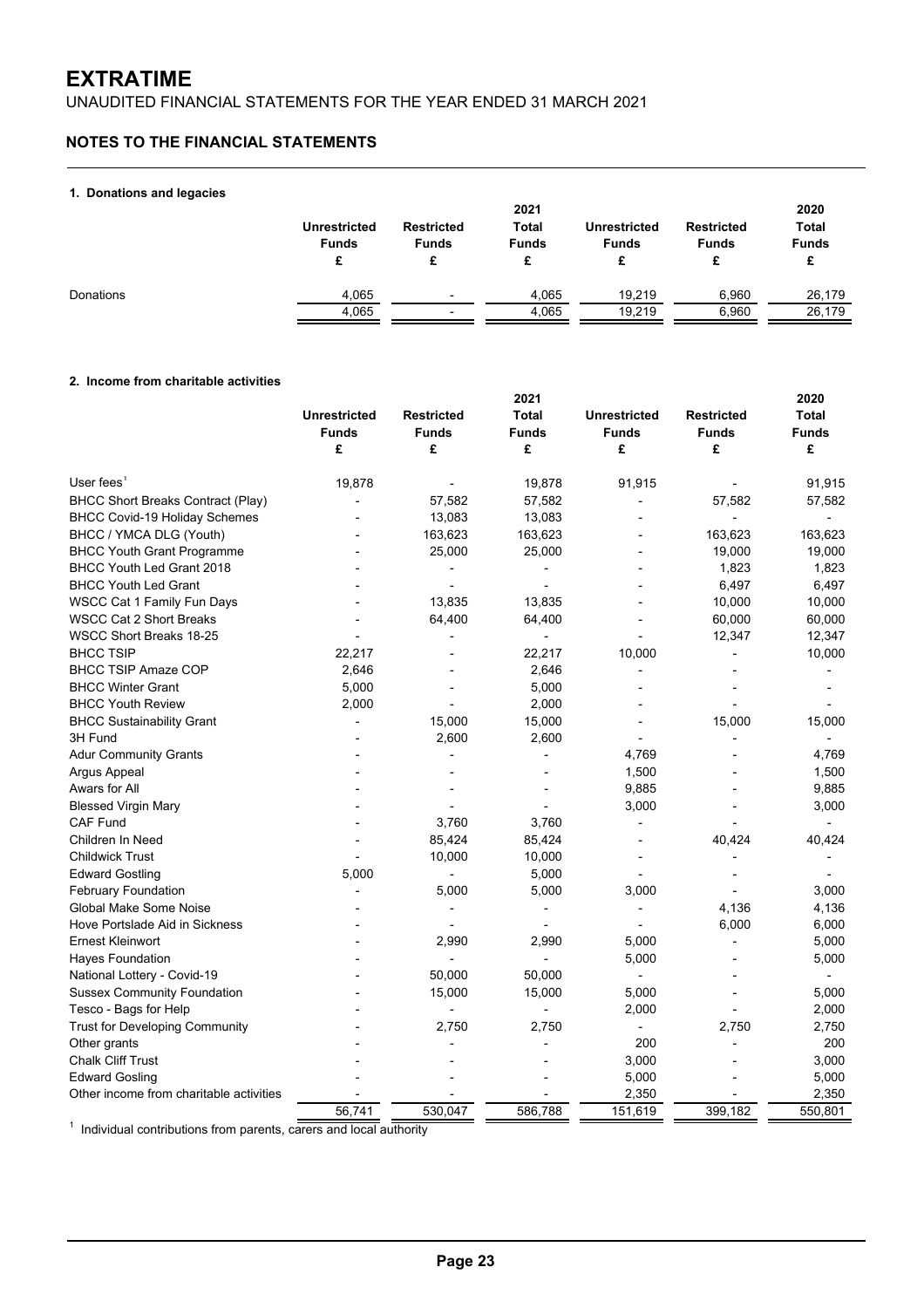UNAUDITED FINANCIAL STATEMENTS FOR THE YEAR ENDED 31 MARCH 2021

# **NOTES TO THE FINANCIAL STATEMENTS**

#### **3. Raising funds**

| . .                | <b>Unrestricted</b><br><b>Funds</b> | <b>Restricted</b><br><b>Funds</b> | 2021<br>Total<br><b>Funds</b> | <b>Unrestricted</b><br><b>Funds</b> | <b>Restricted</b><br><b>Funds</b> | 2020<br><b>Total</b><br><b>Funds</b> |
|--------------------|-------------------------------------|-----------------------------------|-------------------------------|-------------------------------------|-----------------------------------|--------------------------------------|
| Wages and salaries | 38.612                              | $\overline{\phantom{0}}$          | 38.612                        | 41.138                              | $\overline{\phantom{0}}$          | 41,138                               |
|                    | 38,612                              | ٠                                 | 38.612                        | 41.138                              |                                   | 41,138                               |

#### **4. Charitable activities**

|                                        | 2021                              |                   |              |                     |                   | 2020         |
|----------------------------------------|-----------------------------------|-------------------|--------------|---------------------|-------------------|--------------|
|                                        | Unrestricted<br><b>Funds</b><br>£ | <b>Restricted</b> | Total        | <b>Unrestricted</b> | <b>Restricted</b> | Total        |
|                                        |                                   | <b>Funds</b>      | <b>Funds</b> | <b>Funds</b>        | <b>Funds</b>      | <b>Funds</b> |
|                                        |                                   | £                 | £            | £                   | £                 | £            |
| Wages and salaries                     | 1.707                             | 249.571           | 251.278      | 132.177             | 216.365           | 348,542      |
| Other employment costs                 | 113                               | 16.541            | 16.654       | 10.444              | 17.096            | 27,540       |
| Direct costs of activities             | 263                               | 38.346            | 38.609       | 28,880              | 47.276            | 76.156       |
| Support and governance costs (note 5.) | 6.454                             | 226.593           | 233.047      | 94.070              | 124.401           | 218,471      |
|                                        | 8.537                             | 531.051           | 539.588      | 265.571             | 405.138           | 670.709      |

#### **5. Support and governance costs**

|                                  | 2021                |                          |              |                     |                          | 2020         |  |  |
|----------------------------------|---------------------|--------------------------|--------------|---------------------|--------------------------|--------------|--|--|
|                                  | <b>Unrestricted</b> | <b>Restricted</b>        | Total        | <b>Unrestricted</b> | <b>Restricted</b>        | Total        |  |  |
|                                  | <b>Funds</b>        | <b>Funds</b>             | <b>Funds</b> | <b>Funds</b>        | <b>Funds</b>             | <b>Funds</b> |  |  |
|                                  | £                   | £                        | £            | £                   | £                        | £            |  |  |
| Wages and other employment costs | 1.016               | 148.328                  | 149.344      | 52.158              | 85,382                   | 137,540      |  |  |
| Premises costs                   | 241                 | 35.241                   | 35.482       | 13.400              | 21.936                   | 35,336       |  |  |
| Office costs                     | 295                 | 43.024                   | 43.319       | 10.436              | 17,083                   | 27,519       |  |  |
| Travel costs                     | 108                 | $\blacksquare$           | 108          | 1,460               | $\blacksquare$           | 1,460        |  |  |
| Other costs                      | 1.029               | -                        | 1.029        | 485                 | ٠                        | 485          |  |  |
| Professional fees                | 1.965               | $\overline{\phantom{0}}$ | 1.965        | 14.331              | $\blacksquare$           | 14,331       |  |  |
| Governance costs                 |                     |                          |              |                     |                          |              |  |  |
| Examiner's fees                  | 1.800               |                          | 1,800        | 1,800               | $\overline{\phantom{0}}$ | 1,800        |  |  |
|                                  | 6.454               | 226,593                  | 233.047      | 94,070              | 124.401                  | 218.471      |  |  |

#### **6. Independent examiner's fees**

|                          |                     | 2021                     |                              |                     |                   | 2020         |  |
|--------------------------|---------------------|--------------------------|------------------------------|---------------------|-------------------|--------------|--|
|                          | <b>Unrestricted</b> | <b>Restricted</b>        | <b>Total</b><br><b>Funds</b> | <b>Unrestricted</b> | <b>Restricted</b> | <b>Total</b> |  |
|                          | <b>Funds</b>        | <b>Funds</b>             |                              | <b>Funds</b>        | <b>Funds</b>      | <b>Funds</b> |  |
|                          |                     |                          |                              |                     |                   |              |  |
| Examination current year | .800                | $\overline{\phantom{a}}$ | .800                         | .800                | $\sim$            | .800         |  |
|                          |                     |                          |                              |                     |                   |              |  |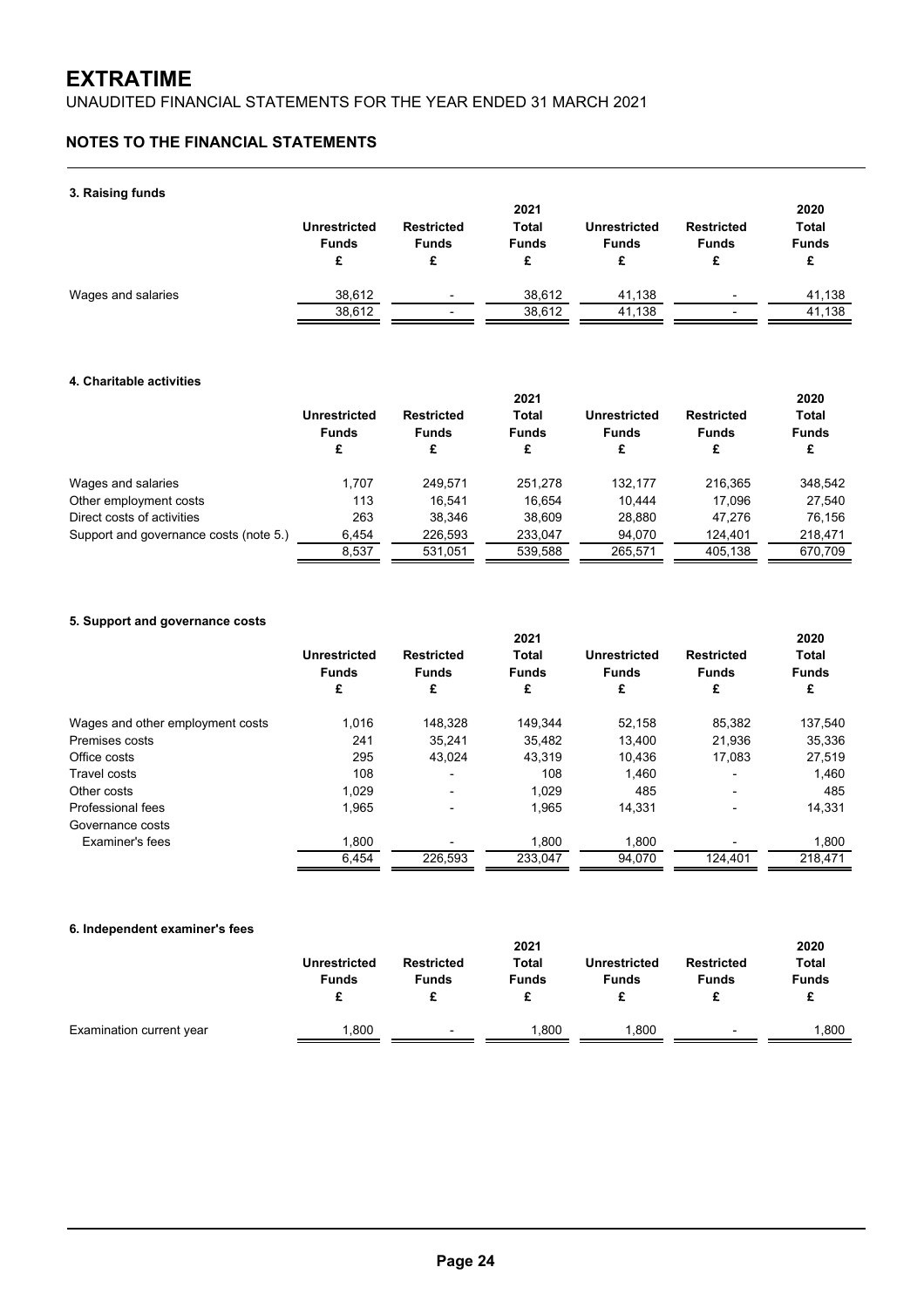#### **NOTES TO THE FINANCIAL STATEMENTS**

#### **7. Wages and salaries**

| r. magoo ana oalanoo                                                                     | 2021<br><b>Total</b><br><b>Funds</b><br>£ | 2020<br>Total<br><b>Funds</b><br>£ |
|------------------------------------------------------------------------------------------|-------------------------------------------|------------------------------------|
| Gross wages                                                                              | 420.153                                   | 509,810                            |
| Employer's national insurance costs (inclusive of employer national insurance allowance) | 21.007                                    | 22,803                             |
| Employer's pension contributions                                                         | 6,321                                     | 6,872                              |
|                                                                                          | 447.481                                   | 539,485                            |

No employees received employee benefits inclusive of social security contributions (excluding employer pension costs) above £60,000 in the year under review or the comparative year.

The average number of employees was: 67 50

The charity operates defined contribution pension scheme for its employees. The total payable for the year under review was £6,321 (2020: £6,872). £1,171 (2020: £1,125) was outstanding at the end of the financial year consisting of employee and employer contributions.

#### **8. Related party transactions**

No trustees received remuneration, expenses or waived expenses in the year under review, nor the comparative year.

The charity's key management personnel comprising the trustees, Chief Executive Officer, Senior Venue Lead and HR Lead received total employee benefits of £142,894 (2020: £136,212) consisting of salary together with employer national insurance and pension contributions.

#### **9. Fixed assets**

|                                    | Computers,<br>equipment,<br>furniture and<br>fittings<br>£ | Motor<br>vehicles<br>£ | 2021<br>£ |
|------------------------------------|------------------------------------------------------------|------------------------|-----------|
| Asset cost                         |                                                            |                        |           |
| Brought forward as at 1 April 2020 | 2,592                                                      | 27,510                 | 30,102    |
| Carried forward at 31 March 2021   | 2,592                                                      | 27,510                 | 30,102    |
| Depreciation                       |                                                            |                        |           |
| Brought forward as at 1 April 2020 | 2,332                                                      | 27,510                 | 29,842    |
| Charge for the year                | 60                                                         |                        | 60        |
| Carried forward at 31 March 2021   | 2,392                                                      | 27,510                 | 29,902    |
| Net book value                     |                                                            |                        |           |
| At 31 March 2021                   | 200                                                        |                        | 200       |
| At 31 March 2020                   | 260                                                        |                        | 260       |

#### **10. Debtors**

|                | 2021  | 2020    |
|----------------|-------|---------|
|                | c     | c<br>۰. |
| Accrued income | 2,822 | 22,036  |
| Prepayments    | 4,318 | 3,492   |
|                | 7,140 | 25,528  |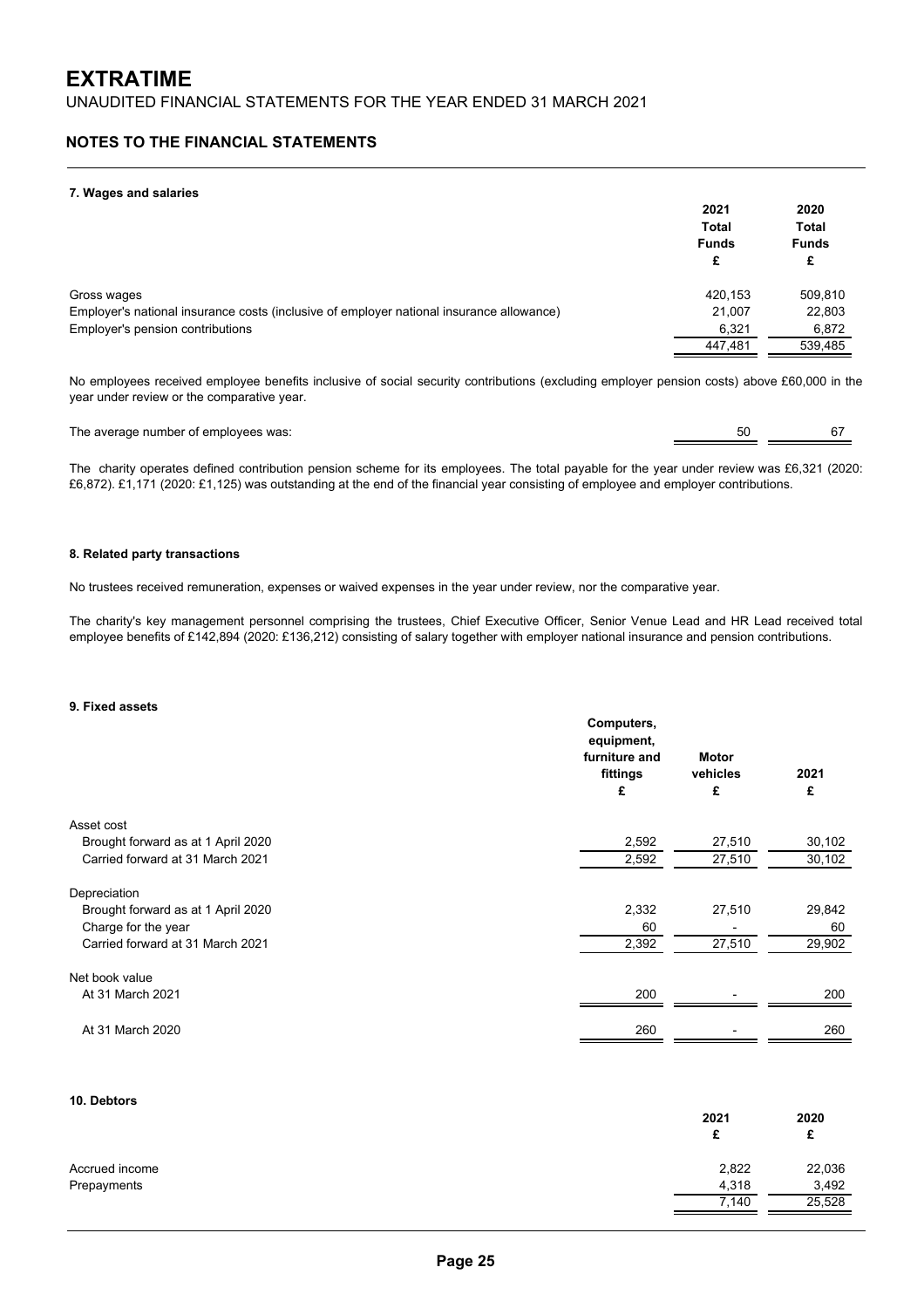UNAUDITED FINANCIAL STATEMENTS FOR THE YEAR ENDED 31 MARCH 2021

# **NOTES TO THE FINANCIAL STATEMENTS**

#### **11. Creditors: amounts falling due within one year**

| -                            | 2021<br>£ | 2020<br>£ |
|------------------------------|-----------|-----------|
| Accruals                     | 4,082     | 7,230     |
| Deferred income              | 55,182    | 4,052     |
| Other creditors              | 1,172     | 1,125     |
| Taxation and social security | 7,970     | 4,924     |
|                              | 68,406    | 17,331    |

#### **12. Analysis of net assets between funds**

|                     |                                     | 2021                                   |                              |                                     |                                   | 2020                         |
|---------------------|-------------------------------------|----------------------------------------|------------------------------|-------------------------------------|-----------------------------------|------------------------------|
|                     | <b>Unrestricted</b><br><b>Funds</b> | <b>Restricted</b><br><b>Funds</b><br>£ | <b>Total</b><br><b>Funds</b> | <b>Unrestricted</b><br><b>Funds</b> | <b>Restricted</b><br><b>Funds</b> | <b>Total</b><br><b>Funds</b> |
|                     | £                                   |                                        |                              |                                     |                                   |                              |
| <b>Fixed Assets</b> | 200                                 | $\overline{\phantom{a}}$               | 200                          | 260                                 | $\overline{\phantom{0}}$          | 260                          |
| Net current assets  | 222.102                             | $\overline{\phantom{a}}$               | 222.102                      | 130.390                             | 1.004                             | 131,394                      |
|                     | 222,302                             | -                                      | 222,302                      | 130.650                             | 1.004                             | 131,654                      |

#### **13. Net movement in funds**

|                                                | Year ended 31 March 2021                 |                                       |                                       |                                      |                                          |  |
|------------------------------------------------|------------------------------------------|---------------------------------------|---------------------------------------|--------------------------------------|------------------------------------------|--|
|                                                | <b>Total funds</b><br>brought<br>forward | <b>Total</b><br>incoming<br>resources | <b>Total</b><br>resources<br>expended | <b>Transfers</b><br>between<br>funds | <b>Total funds</b><br>carried<br>forward |  |
|                                                | £                                        | £                                     | £                                     | £                                    | £                                        |  |
| <b>Restricted funds</b>                        |                                          |                                       |                                       |                                      |                                          |  |
| <b>BHCC Short Breaks Contract (Play)</b>       |                                          | 70,665                                | (70, 665)                             |                                      |                                          |  |
| BHCC / YMCA DLG (Youth)                        |                                          | 163,623                               | (163, 623)                            |                                      |                                          |  |
| <b>BHCC Youth Grant Programme</b>              |                                          | 25,000                                | (25,000)                              |                                      |                                          |  |
| <b>BHCC Youth Led Grant Gaming Night</b>       |                                          |                                       |                                       |                                      |                                          |  |
| <b>BHCC Youth Led Grant Programme</b>          |                                          |                                       |                                       |                                      |                                          |  |
| WSCC Cat 1 Family Fun Days                     |                                          | 13.835                                | (13, 835)                             |                                      |                                          |  |
| <b>WSCC Cat 2 Short Breaks</b>                 |                                          | 64,400                                | (64, 400)                             |                                      |                                          |  |
| WSCC Service Contract: WSCC Short Breaks 18-25 | 1.004                                    | $\overline{\phantom{0}}$              | (1,004)                               |                                      |                                          |  |
| <b>BHCC Sustainability Grant</b>               |                                          | 15,000                                | (15,000)                              |                                      |                                          |  |
| 3H Fund                                        |                                          | 2,600                                 | (2,600)                               |                                      |                                          |  |
| CAF Fund                                       |                                          | 3,760                                 | (3,760)                               |                                      |                                          |  |
| Children In Need                               |                                          | 85,424                                | (85, 424)                             |                                      |                                          |  |
| <b>Childwick Trust</b>                         |                                          | 10,000                                | (10,000)                              |                                      |                                          |  |
| <b>February Foundation</b>                     |                                          | 5,000                                 | (5,000)                               |                                      |                                          |  |
| Global Make Some Noise                         |                                          |                                       |                                       |                                      |                                          |  |
| Hove Portslade Aid in Sickness                 |                                          |                                       |                                       |                                      |                                          |  |
| <b>Ernest Kleinwort</b>                        |                                          | 2,990                                 | (2,990)                               |                                      |                                          |  |
| National Lottery Community Fund                |                                          | 50,000                                | (50,000)                              |                                      |                                          |  |
| <b>Sussex Community Foundation</b>             |                                          | 15,000                                | (15,000)                              |                                      |                                          |  |
| <b>Trust for Developing Community</b>          |                                          | 2,750                                 | (2,750)                               |                                      |                                          |  |
| <b>Total restricted funds</b>                  | 1,004                                    | 530,047                               | (531,051)                             | $\overline{a}$                       |                                          |  |
| Unrestricted funds                             |                                          |                                       |                                       |                                      |                                          |  |
| 2020/21 After school clubs and holiday play    |                                          |                                       |                                       | 45,000                               | 45,000                                   |  |
| Total designated funds                         |                                          |                                       |                                       | 45,000                               | 45,000                                   |  |
| General fund                                   | 130,650                                  | 138,801                               | (47, 149)                             | (45,000)                             | 177,302                                  |  |
| <b>Total unrestricted funds</b>                | 130,650                                  | 138,801                               | (47, 149)                             |                                      | 222,302                                  |  |
|                                                | 131,654                                  | 668,848                               | (578, 200)                            |                                      | 222,302                                  |  |
|                                                |                                          |                                       |                                       |                                      |                                          |  |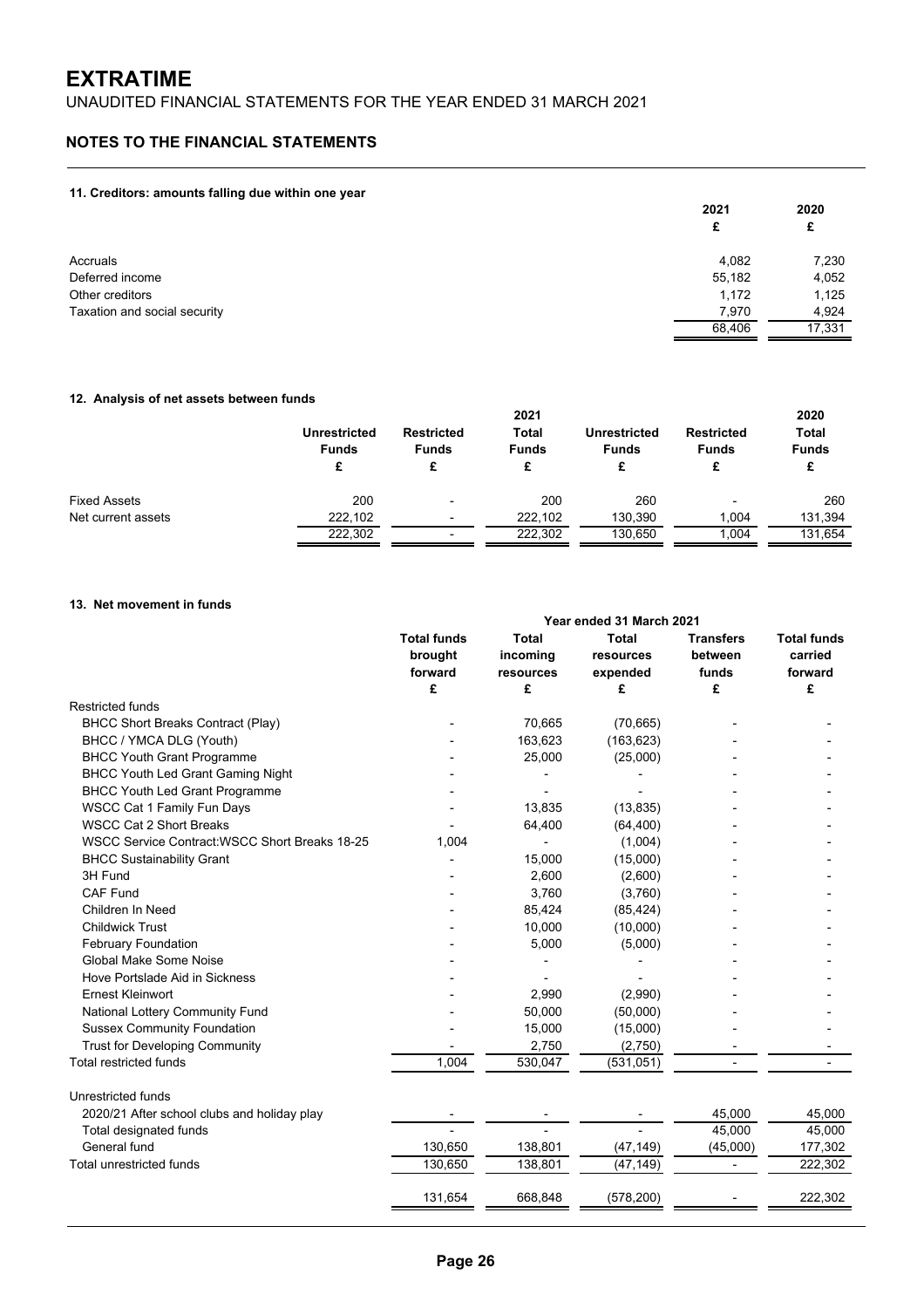UNAUDITED FINANCIAL STATEMENTS FOR THE YEAR ENDED 31 MARCH 2021

### **NOTES TO THE FINANCIAL STATEMENTS**

#### **13. Net movement in funds (continued)**

|                                                | Year ended 31 March 2020                 |                                       |                                       |                                      |                                          |  |
|------------------------------------------------|------------------------------------------|---------------------------------------|---------------------------------------|--------------------------------------|------------------------------------------|--|
|                                                | <b>Total funds</b><br>brought<br>forward | <b>Total</b><br>incoming<br>resources | <b>Total</b><br>resources<br>expended | <b>Transfers</b><br>between<br>funds | <b>Total funds</b><br>carried<br>forward |  |
|                                                | £                                        | £                                     | £                                     | £                                    | £                                        |  |
| <b>Restricted funds</b>                        |                                          |                                       |                                       |                                      |                                          |  |
| <b>BHCC Short Breaks Contract (Play)</b>       |                                          | 57,582                                | (57, 582)                             |                                      |                                          |  |
| BHCC / YMCA DLG (Youth)                        |                                          | 163,623                               | (163, 623)                            |                                      |                                          |  |
| <b>BHCC Youth Grant Programme</b>              |                                          | 19,000                                | (19,000)                              |                                      |                                          |  |
| <b>BHCC Youth Led Grant Gaming Night</b>       |                                          | 1,823                                 | (1,823)                               |                                      |                                          |  |
| <b>BHCC Youth Led Grant Programme</b>          |                                          | 6,497                                 | (6, 497)                              |                                      |                                          |  |
| WSCC Cat 1 Family Fun Days                     |                                          | 10,000                                | (10,000)                              |                                      |                                          |  |
| <b>WSCC Cat 2 Short Breaks</b>                 |                                          | 60,000                                | (60,000)                              |                                      |                                          |  |
| WSCC Service Contract: WSCC Short Breaks 18-25 |                                          | 12,347                                | (11, 343)                             |                                      | 1,004                                    |  |
| <b>BHCC Sustainability Grant</b>               |                                          | 15,000                                | (15,000)                              |                                      |                                          |  |
| 3H Fund                                        |                                          |                                       |                                       |                                      |                                          |  |
| CAF Fund                                       |                                          |                                       |                                       |                                      |                                          |  |
| Children In Need                               |                                          | 40,424                                | (40, 424)                             |                                      |                                          |  |
| <b>Childwick Trust</b>                         |                                          |                                       |                                       |                                      |                                          |  |
| <b>February Foundation</b>                     |                                          |                                       |                                       |                                      |                                          |  |
| Global Make Some Noise                         |                                          | 4,136                                 | (4, 136)                              |                                      |                                          |  |
| Hove Portslade Aid in Sickness                 |                                          | 6,000                                 | (6,000)                               |                                      |                                          |  |
| <b>Ernest Kleinwort</b>                        |                                          |                                       |                                       |                                      |                                          |  |
| <b>Sussex Community Foundation</b>             |                                          |                                       |                                       |                                      |                                          |  |
| <b>Trust for Developing Community</b>          |                                          | 2,750                                 | (2,750)                               |                                      |                                          |  |
| Other restricted funds                         |                                          | 6,960                                 | (6,960)                               |                                      |                                          |  |
| Total restricted funds                         |                                          | 406,142                               | (405, 138)                            |                                      | 1.004                                    |  |
| Unrestricted funds                             |                                          |                                       |                                       |                                      |                                          |  |
| 2019/20 After school clubs and holiday play    | 85,000                                   |                                       |                                       | (85,000)                             |                                          |  |
| Total designated funds                         | 85,000                                   |                                       |                                       | (85,000)                             |                                          |  |
| General fund                                   | 158,248                                  | 194,111                               | (306, 709)                            | 85,000                               | 130,650                                  |  |
| Total unrestricted funds                       | 243,248                                  | 194,111                               | (306, 709)                            |                                      | 130,650                                  |  |
|                                                | 243,248                                  | 600,253                               | (711, 847)                            |                                      | 131,654                                  |  |

#### **14. Description of funds**

*Restricted funds*

BHCC Short Breaks Contract (Play)

BHCC / YMCA DLG (Youth)

BHCC Youth Grant Programme

BHCC Youth Led Grant Gaming Night

BHCC Youth Led Grant Programme

WSCC Cat 1 Family Fun Days

WSCC Cat 2 Short Breaks

BHCC Sustainability Grant

After school Clubs, Holiday Play Schemes in East and West of Brighton & Hove (usually Hill Park School, Portslade and Woodingdean).

Youth Holiday Schemes in East and West of Brighton & Hove (Usually Portslade Village Centre and Woodingdean Youth Centre).

Inclusive Youth Club for young people with SEND in Brighton & Hove.

Gaming night for children and young people with SEND.

Grub Club Inclusive Cookery Club for children and young people with SEND.

Family Fun Days in West Sussex (Adur & Worthing).

After School clubs and Holiday Scheme in West Sussex (Adur & Worthing).

Early Years and Childcare to support inclusive after school clubs and holiday play schemes for children with and without disabilities in Brighton & Hove.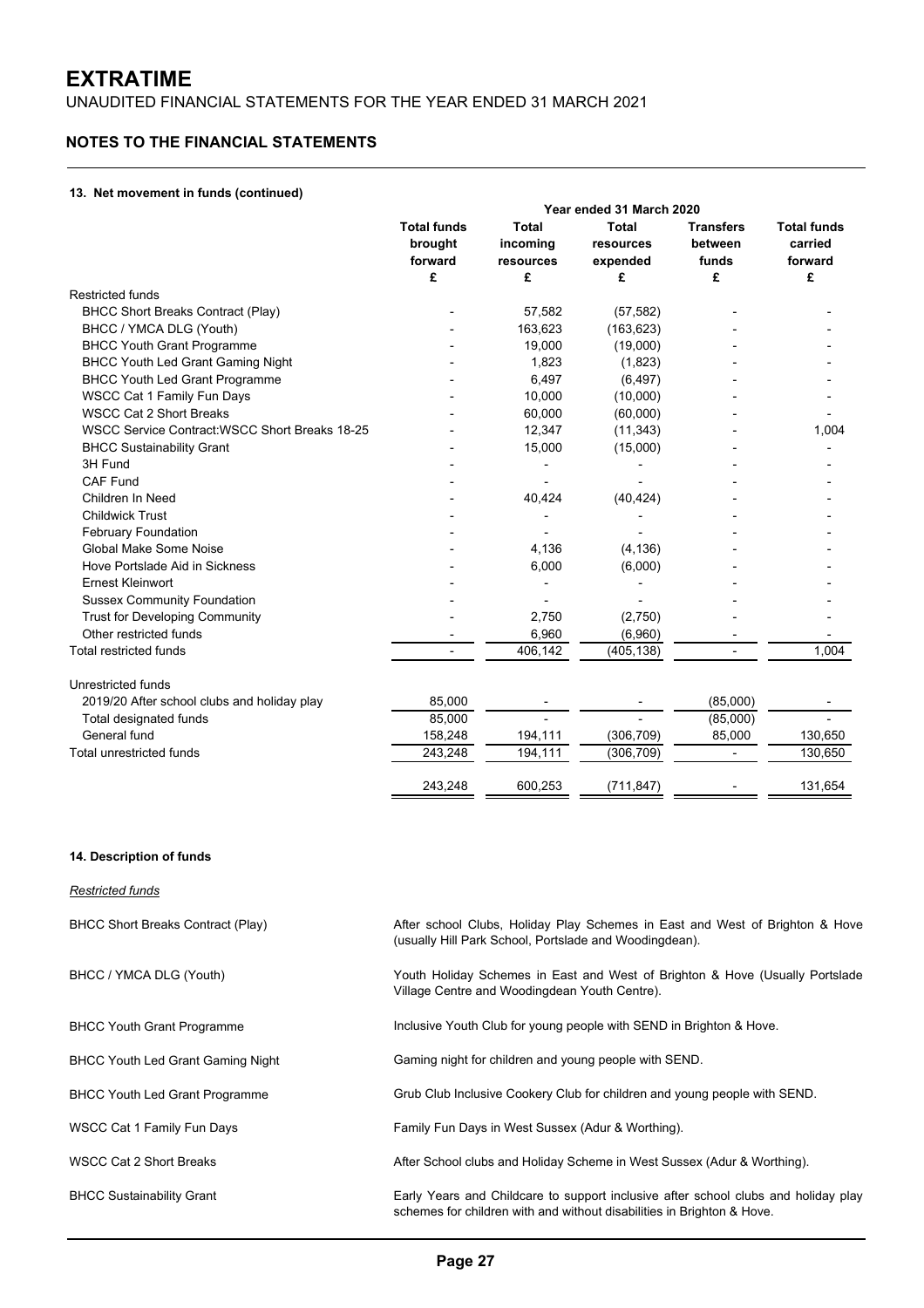UNAUDITED FINANCIAL STATEMENTS FOR THE YEAR ENDED 31 MARCH 2021

# **NOTES TO THE FINANCIAL STATEMENTS**

| 14. Description of funds (continued)<br>3H Fund | Virtual activity workshops as part of our alternative offer 'Extratime@Home'.                       |
|-------------------------------------------------|-----------------------------------------------------------------------------------------------------|
| <b>CAF Fund</b>                                 | Extratime@Home - virtual offer.                                                                     |
| Children In Need                                | Inclusive After School Clubs and Holiday Play Schemes for children with SEND in<br>Brighton & Hove. |
| <b>Childwick Trust</b>                          | Extratime@Home - virtual offer.                                                                     |
| <b>February Foundation</b>                      | Funding play and youth workers to staff our after school clubs, youth clubs and<br>holiday schemes  |
| Global Make Some Noise                          | Inclusive Family Fun Days and Youth Club.                                                           |
| Hove Portslade Aid in Sickness                  | Accessible Hygiene room at Portslade Village Centre.                                                |
| <b>Ernest Kleinwort</b>                         | Extratime@Home - virtual offer.                                                                     |
| National Lottery Community Fund                 | Core running costs to support adapted service delivery during the pandemic.                         |
| <b>Sussex Community Foundation</b>              | Extratime@Home – virtual offer / Portslade Village Centre running costs.                            |
| <b>Trust for Developing Community</b>           | Youth Club contribution.                                                                            |
| Designated funds                                |                                                                                                     |
| After school clubs and holiday play             | Designated funds established to meet the costs of running clubs, schemes and<br>family events.      |